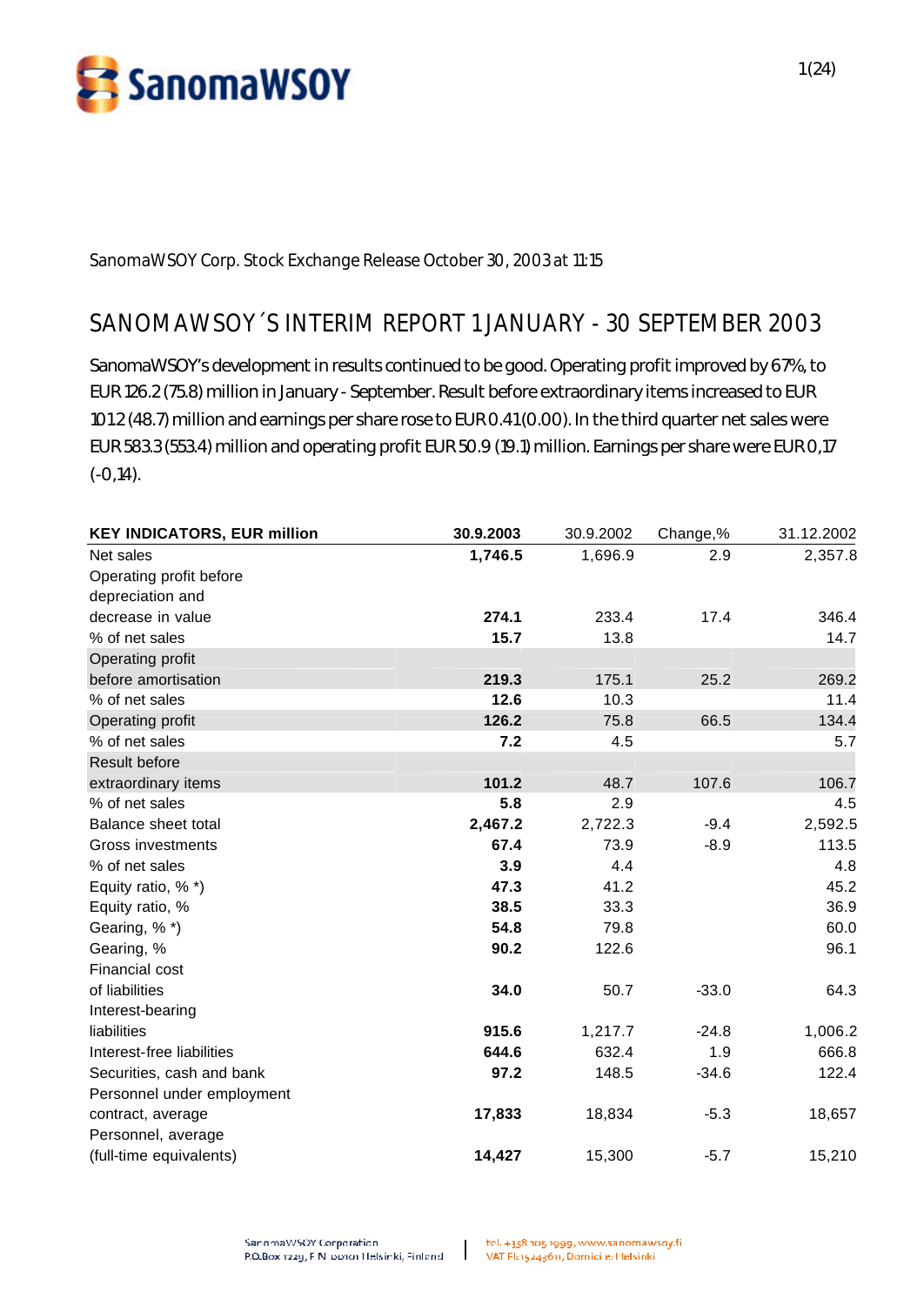

| Earnings/share, EUR   | 0.41    | 0.00    |      | 0.22    |
|-----------------------|---------|---------|------|---------|
| Cash flow/share, EUR  | 0.86    | 0.64    | 33.2 | 1.33    |
| Equity/share, EUR     | 5.82    | 5.42    | 7.4  | 5.70    |
| Market capitalisation | 1.837.3 | 1.337.4 | 37.4 | 1,319.1 |

\*) Capital notes included in equity

# Outlook for 2003

SanomaWSOY's net sales will increase moderately in 2003, as the trend in media advertising is still sluggish in most of the countries in which the Group operates. However, the rate of growth will exceed the increase in Finland's GDP. According to an estimate published by the Research Institute of the Finnish Economy in September, Finland's GDP will increase by 1.4% this year.

SanomaWSOY's operating profit will grow considerably due to highly successful operational streamlining, cost-cutting and business management. Also, earnings per share will rise considerably.

### Net sales

SanomaWSOY's net sales increased by 3% in January - September 2003, amounting to EUR 1,746.5 (1,696.9) million, with SWelcom and Rautakirja generating most of this growth. Advertising sales represented 21% (21%) of the Group's total net sales.

### Result

The Group's development in results continued to be good: SanomaWSOY's operating profit increased by 67% and reached EUR 126.2 (75.8) million. The cost saving measures proceeded as planned, and the comparable operating profit improved in all divisions. The most substantial non-recurring gains on the sales of assets totalled some EUR 19 (26) million. EBITA (operating profit before amortisation of goodwill, consolidated goodwill and immaterial rights) rose by 25% and amounted to EUR 219.3 (175.1) million.

Result before extraordinary items increased to EUR 101.2 (48.7) million and earnings per share rose to EUR 0.41 (0.00). Cash flow from operations totalled EUR 128.2 (88.9) million and cash flow per share was EUR 0.86 (0.64).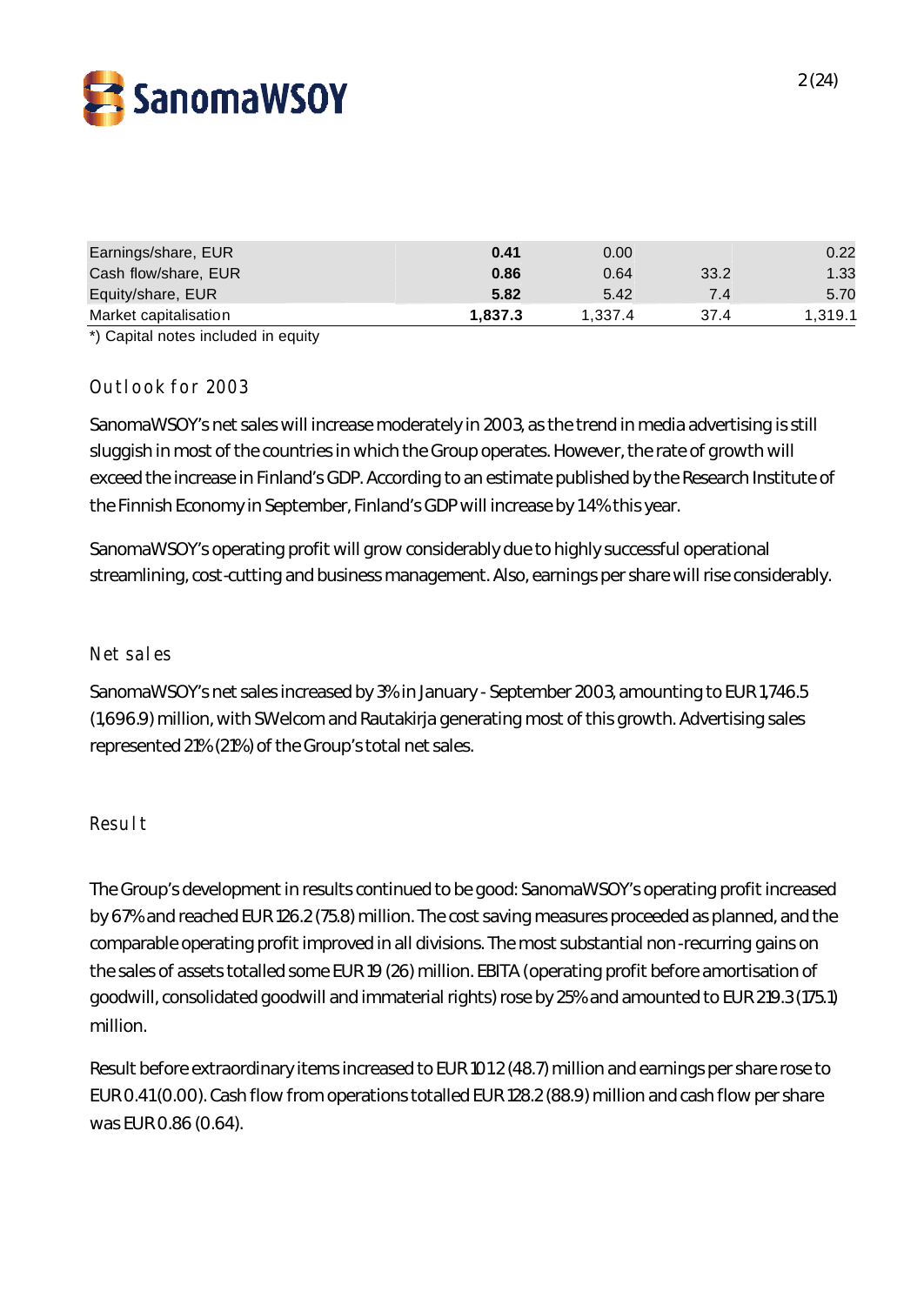

# Balance sheet and financial position

SanomaWSOY's consolidated balance sheet total continued to decrease during the third quarter and amounted to EUR 2,467.2 (2,722.3) million at the end of September (30.6.2003: EUR 2,526.3 million). The Group's financial position improved considerably compared to the previous year. The equity ratio, including capital notes, was 47.3% (41.2%; 30.6.2003: 45.0%). Capital notes have a positive impact of 8.8 percentage points on the equity ratio. Shareholders' equity, excluding capital notes, amounted to EUR 891.1 (749.7; 30.6.2003: 862.5) million. Interest-bearing liabilities, including capital notes, decreased to EUR 915.6 (1,217.7; 30.6.2003: 1,007.7) million and net debt declined to EUR 818.4 (1,069.2; 30.6.2003: 855.7) million. SanomaWSOY's cash flow is typically strongest during the fourth quarter and the Group's financial position is expected to continue to improve markedly during the rest of the year.

The book value of securities and cash was EUR 97.2 (148.5) million and their market value was EUR 100.4 (158.5) million at the end of September. The book value of investments in shares was EUR 24.8 (58.8) million and their market value was EUR 28.0 (68.0) million.

SanomaWSOY's financial income decreased substantially and totalled EUR 18.2 (58.0) million during the first nine months of the year, as there were no substantial gains on sales from realising the share portfolio. Financial income comprised mainly dividends on non-current assets, EUR 5.6 (10.3) million, and interest income and gains on sales of shares, EUR 7.1 (40.2) million. In line with the Group's strategy, almost all of the securities have been realised. Financial expenses amounted to EUR 43.3 (85.1) million and were mainly related to interest expenses on interest-bearing liabilities. Unrealised decreases in the value of securities were EUR 0.5 (31.5) million.

# Investments

SanomaWSOY's investments in the January - September period were modest and totalled EUR 67.4 (73.9) million. The major investments were related to the renewal of Sanomala's printing plant and the expansion of Rautakirja's international business. R&D expenditure recorded as expenses totalled EUR 5.6 (12.7) million.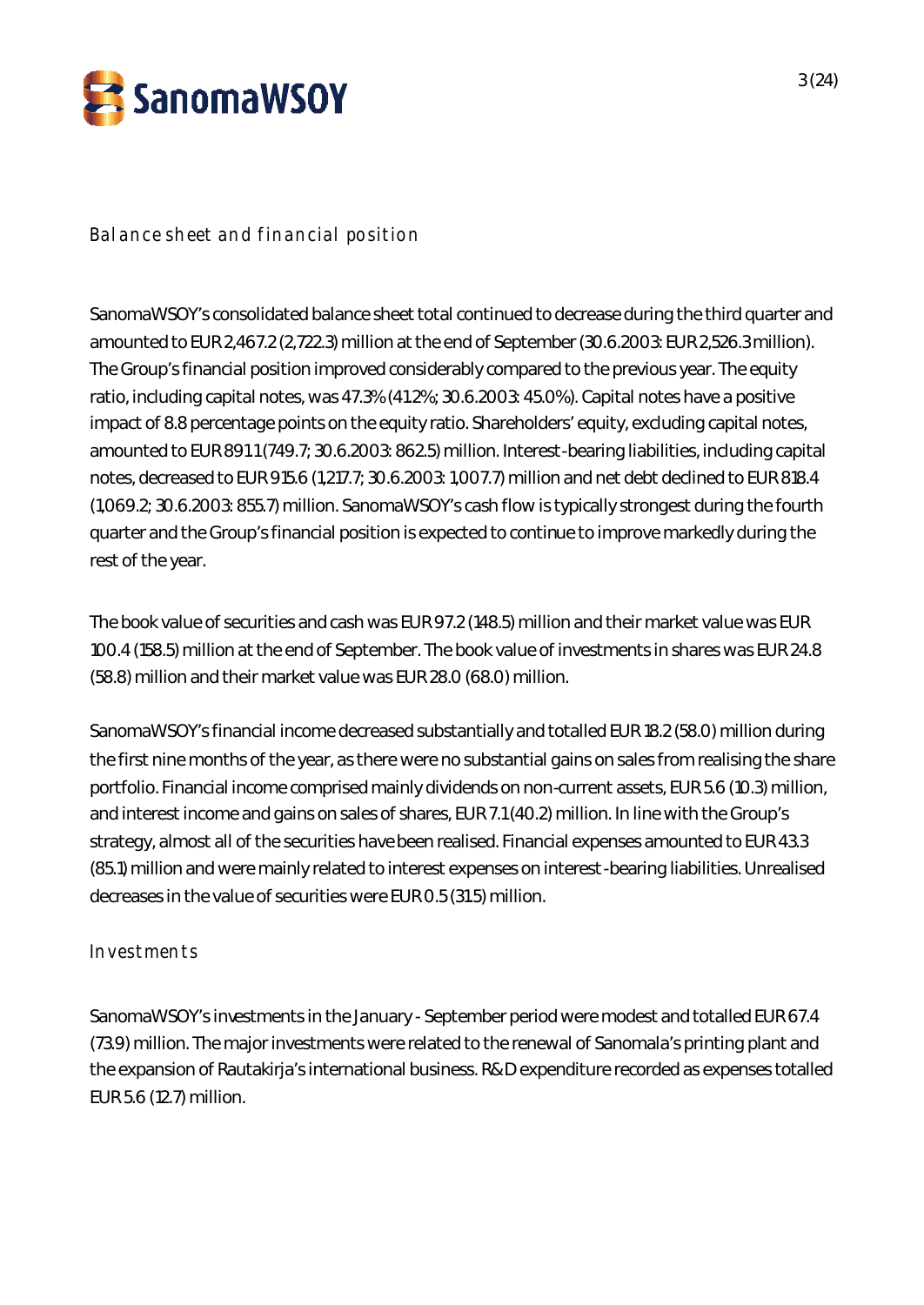

# Market situation

Media advertising grew slowly in the early months of the year. According to TNS Gallup Adex, growth in Finland was slightly less than 3%. Newspaper advertising grew by 4%, but job advertising declined by 15%. Television advertising was up by 3%, and magazine advertising declined by one per cent. Magazine advertising declined in Belgium and the Netherlands as well as in Finland, but growth continued in Eastern Central Europe. Retail sales grew by 4% in Finland.

# Key events

SanomaWSOY has systematically continued its strategy of divesting its non-core assets and holdings during 2003:

-In June, SanomaWSOY sold its 29.47% holding (2,624,276 shares) in the Norwegian media company A-pressen ASA for NOK 155 per share. Using the exchange rate of the selling date, the selling price was EUR 49.1 million.

-Sanoma divested the operations of its distribution company Leijonajakelu Oy to Finland Post. The transaction came into effect in the beginning of September. As a result of the divestment, about 1,900 employees of Leijonajakelu were transferred to Finland Post. Leijonajakelu's net sales in 2002 totalled EUR 69.7 million, most of which were internal Sanoma sales.

-In August, Sanoma made a conditional sale and purchase agreement by which, if the agreement comes into effect, Sanoma will sell its 21.37% holding in Janton Oyj (totalling 2,137,200 shares) for EUR 13 per share. If the terms of the agreement are fulfilled, the deal is expected to be completed in December 2003.

Rautakirja, in which SanomaWSOY previously had a 57% holding, was merged into SanomaWSOY on 1 March 2003. Rautakirja shareholders received a merger consideration of 5.3 new SanomaWSOY Series B shares for each Rautakirja Series A or B share. At the time of the merger, Rautakirja Oyj was de-listed by the Helsinki Exchanges and Rautakirja's business operations were incorporated into the new Rautakirja Corporation, which continues in business as before. The merger will improve SanomaWSOY's earnings per share already this year.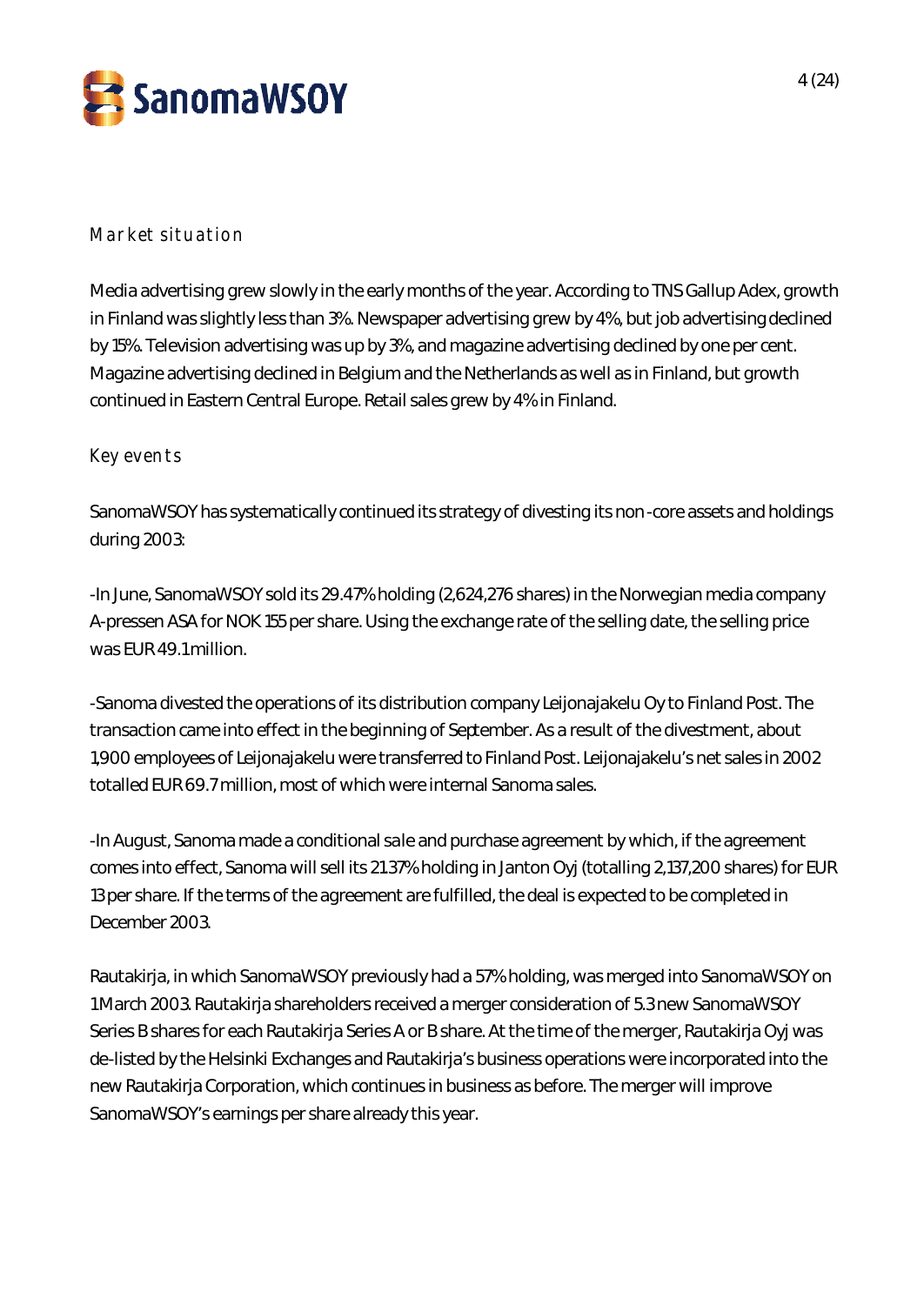

# Dividend

SanomaWSOY paid a dividend of EUR 0.40 per share for 2002. The date of record for the dividend payment was 4 April 2003 and the dividend was paid on 10 April 2003.

# **Shares**

In connection with the merger of Rautakirja, SanomaWSOY issued a total of 33,550,850 new Series B shares, of which SanomaWSOY's subsidiaries Sanoma Corporation and Werner Söderström Corporation received a total of 18,773,018 Series B shares as merger consideration. SanomaWSOY's AGM decided to decrease the company's share capital by EUR 8,072,397.74 and to invalidate without consideration the shares which came into the possession of the above-mentioned subsidiaries in order to dismantle intra-Group cross-ownership. The amount of EUR 8,072,397.74, equalling the aggregate book counter-value of the invalidated shares, was transferred to the premium fund, and the decrease therefore has no impact on SanomaWSOY's restricted equity. The decrease in the share capital was entered in the Finnish Trade Register on 30 April 2003.

As a result of the decrease in share capital, the share capital of SanomaWSOY Corporation decreased from EUR 77,001,151.78 to EUR 68,928,754.04, and the number of Series B shares was reduced from 155,851,954 to 137,078,936. The number of Series A shares remains at 23,220,492. SanomaWSOY holds 7,187,276 of its own Series B shares through its subsidiary Tiikerijakelu Oy, equivalent to 4.48% of total shares and 1.19% of voting rights.

In the first nine months of 2003, SanomaWSOY's Series A shares traded at an average price of EUR 11.28, with a low of EUR 9.00 and a high of EUR 13.20. Series B shares traded at an average price of EUR 10.35, with a low of EUR 7.62 and a high of EUR 13.00. The turnover of shares totalled EUR 132.1 (57.5) million. Most of the shares traded were Series B, of which roughly 12.7 million shares were traded.

None of the convertible capital notes issued in 2001, the conversion period of which began on 2 January 2002, had been converted into shares by the end of the review period. The imputed conversion price of a share is EUR 15.91.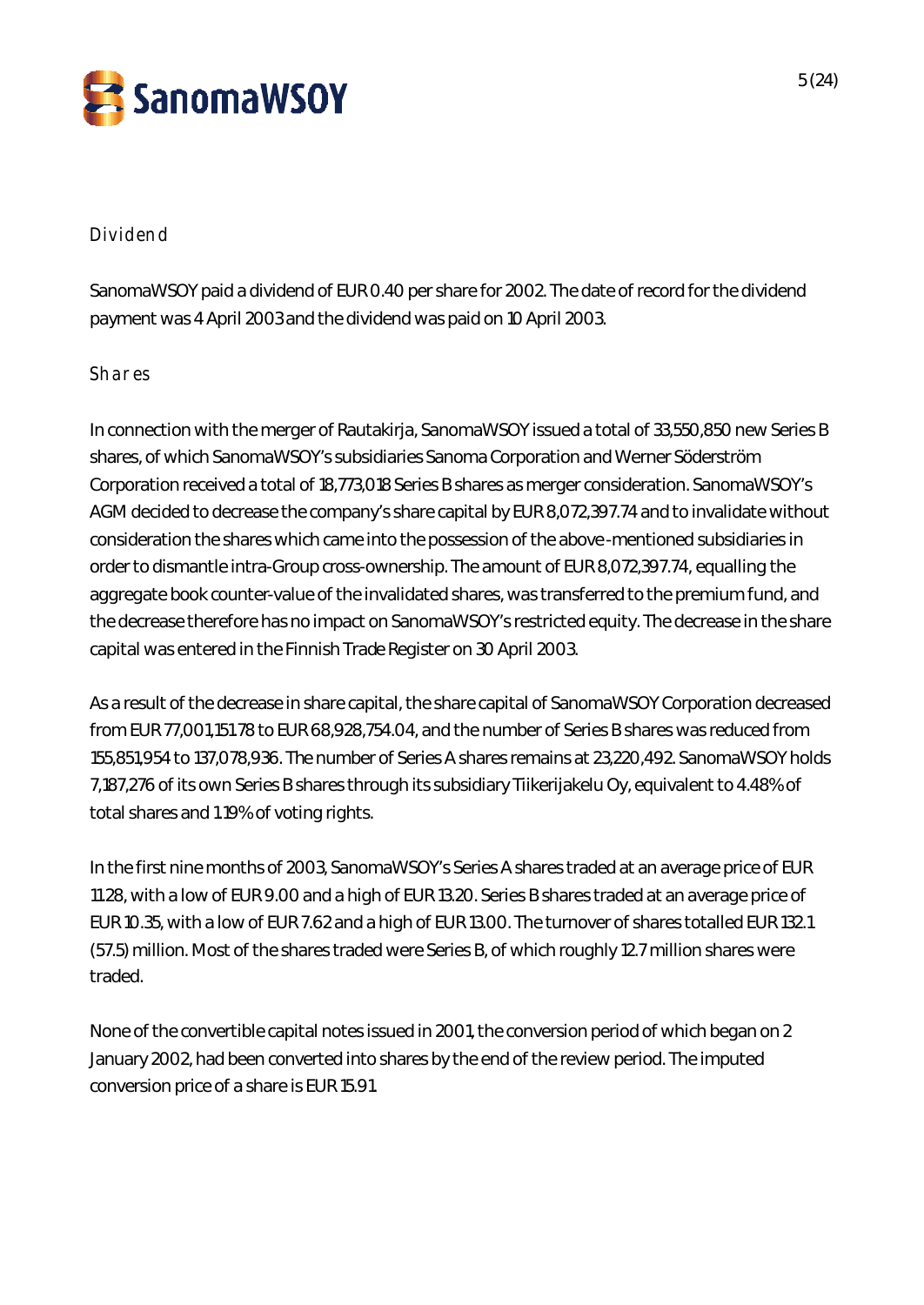

# Authorisations of the board of directors

The AGM held on 1 April 2003 authorised SanomaWSOY's Board of Directors to decide, within one year of the AGM, on an increase of the share capital by one or more rights issues, issuance of one or more convertible bond loans and/or option rights, so that the new shares subscribed under the rights issue and/or converted against the convertible bonds, and/or the new shares subscribed under the option rights, will be of Series B, and that their aggregate number may not exceed 29,104,319 shares and the total increase in the share capital may not exceed EUR 12,514,857.17.

### IAS reporting

SanomaWSOY will start reporting according to IAS/IFRS in 2005. The new accounting principles have an impact on the Group's net sales and the most important changes relating to net sales will take place already in 2004 as the changes are possible also under Finnish Accounting Standards. The most significant modifications relate to press distribution, which will under IAS be treated as commission sales, and to harmonising the accounting practice regarding granted discounts and purchased services.

As a result of the changes, SanomaWSOY's net sales will decrease by some EUR 40 million compared to the 2003 level. The net sales of Sanoma Magazines will increase by approximately EUR 15 million and the changes within the division will be significant: the net sales of magazine operations will increase by some EUR 80 million whereas the net sales of press distribution will decrease by approximately EUR 110 million. Sanoma's net sales will decrease by some EUR 20 million and Rautakirja's by some EUR 100 million. The changes will not affect the net sales of WSOY and SWelcom.

The IFRS standards are still changing and the interpretations of the standards will be further clarified, for instance, in respect of the Finnish pension system (TEL) and the treatment of goodwill. These changes may have an impact on the income statement or the balance sheet.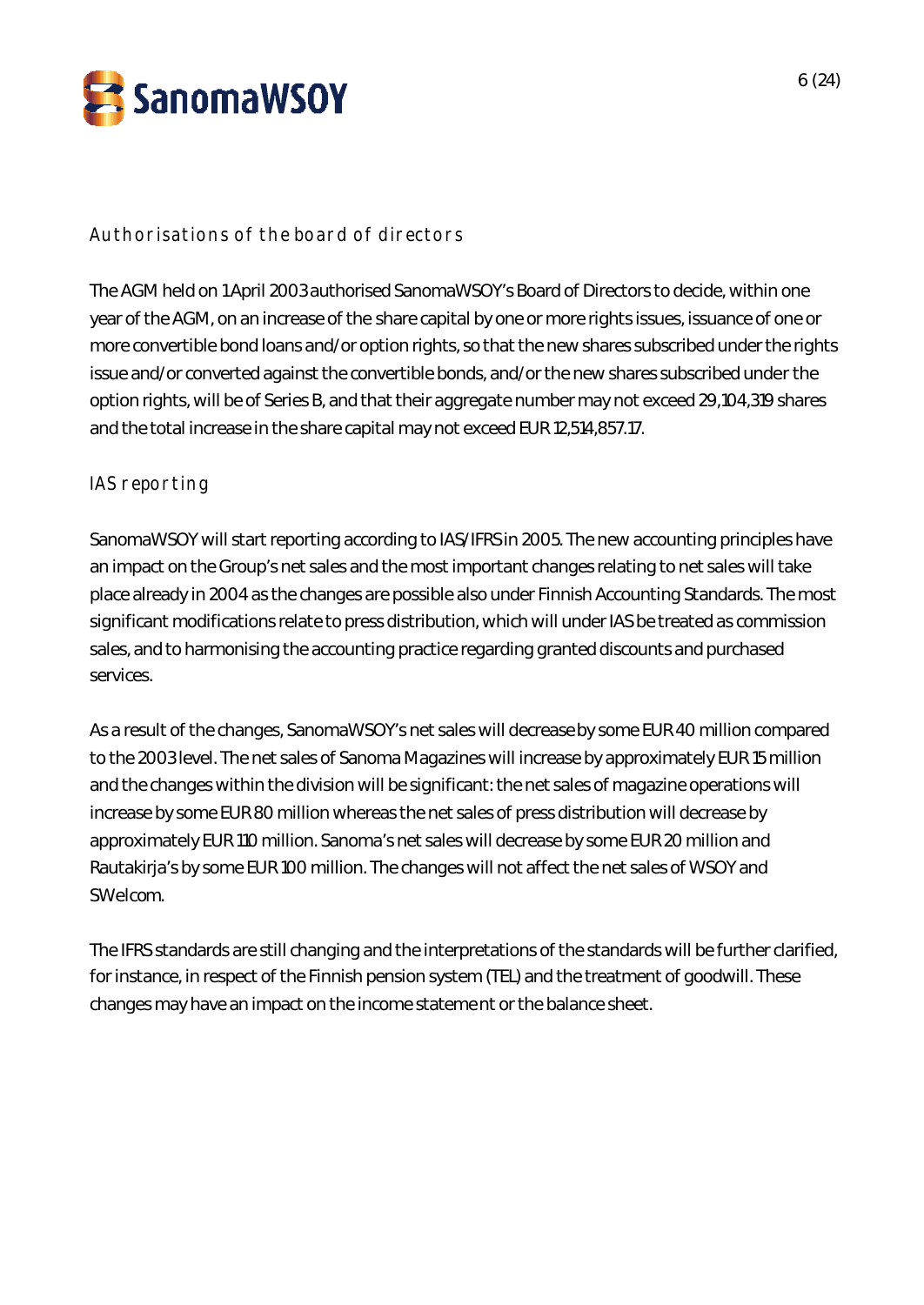

### SANOMA MAGAZINES

Magazine publishing and press distribution. Sanoma Magazines is among the five biggest magazine publishers in Europe. The division publishes some 220 titles and operates in nine different countries: the Netherlands, Belgium, Finland, Sweden, Hungary, the Czech Republic, Croatia, Romania and Slovakia. Aldipress is the biggest magazine distributor in the Netherlands.

| <b>KEY INDICATORS, EUR million</b> | 30.9.2003 | 30.9.2002 | Change,% | 31.12.2002 |
|------------------------------------|-----------|-----------|----------|------------|
| Net sales                          | 727.4     | 723.5     | 0.5      | 1,008.1    |
| Operating profit                   |           |           |          |            |
| before amortisation                | 109.5     | 104.6     | 4.7      | 147.7      |
| % of net sales                     | 15.1      | 14.5      |          | 14.6       |
| Operating profit                   | 50.3      | 37.5      | 34.0     | 58.2       |
| % of net sales                     | 6.9       | 5.2       |          | 5.8        |
| Operating profit excl.             |           |           |          |            |
| associated companies               | 40.9      | 25.8      | 58.7     | 42.4       |
| % of net sales                     | 5.6       | 3.6       |          | 4.2        |
| Balance sheet total                | 1,580.5   | 1,703.3   | $-7.2$   | 1,654.5    |
| Gross investments                  | 12.1      | 13.8      | $-12.6$  | 18.7       |
| Personnel under                    |           |           |          |            |
| employment contract,               |           |           |          |            |
| average                            | 4,437     | 4,877     | $-9.0$   | 4,835      |
| Personnel, average                 |           |           |          |            |
| (full-time equivalents)            | 3,892     | 4,276     | $-9.0$   | 4,228      |

#### **OPERATIONAL INDICATORS, 1.1 - 30.9.**

|                       | 2003    | $2002^*$ |
|-----------------------|---------|----------|
| Number of copies sold |         |          |
| (press distribution/  |         |          |
| Aldipress), thousands | 85,409  | 94,685   |
| Number of magazines   |         |          |
| published             | 223     | 219      |
| Magazine copies       |         |          |
| sold, thousands       | 308,378 | 283,793  |
| Number of advertising |         |          |
| pages sold            | 32,672  | 30.377   |

\*) The comparative data for 2002 has been adjusted according to the present accounting principles

Sanoma Magazines' net sales amounted to EUR 727.4 (723.5) million in the first nine months of 2003. Net sales at Sanoma Uitgevers totalled EUR 338.9 (347.2) million. Sanoma Magazines Finland's net sales increased to EUR 122.3 (118.5) million and Sanoma Magazines Belgium's to EUR 112.6 (111.2) million. Net sales at Sanoma Magazines International grew to EUR 73.7 (69.0) million despite the divestment of the British crossword publishing unit BEAP in April 2002. Net sales at Aldipress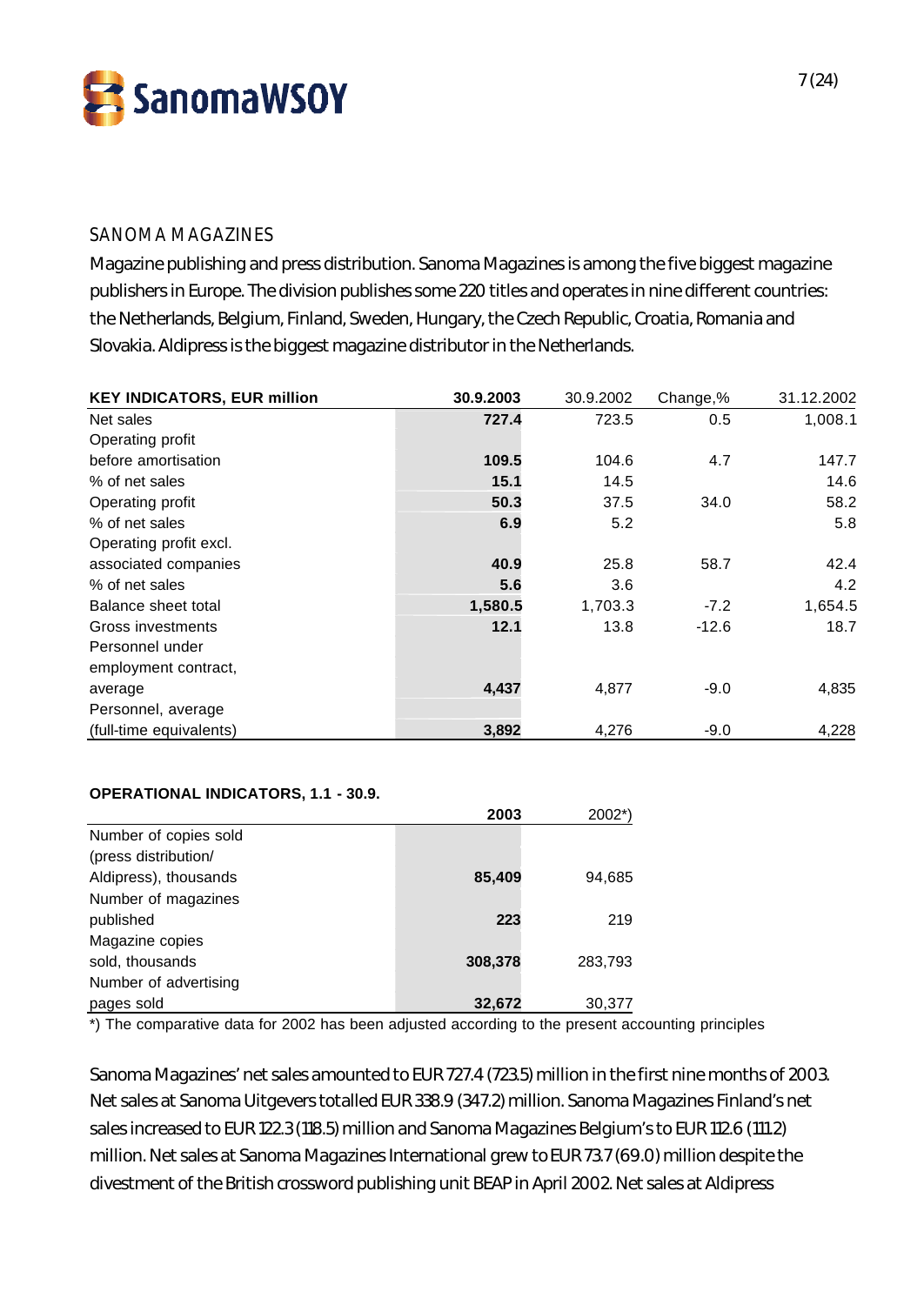

increased to EUR 160.6 (159.3) million.

Advertising sales decreased by 3% in the January - September period compared to the same period last year. Sanoma Magazines´ advertising sales decreased in Finland and the Netherlands but grew in Eastern Central Europe. Advertising sales accounted for some 22% (23%) of Sanoma Magazines' total net sales. Sanoma Uitgevers and Sanoma Magazines Finland suffered from the recession in the advertising market, but Sanoma Magazines Belgium's advertising sales were almost on the previous year's level due to a successful third quarter. Advertising sales grew strongly in the Czech Republic and especially in Hungary.

Circulation sales developed better than advertising sales, and comparable circulation sales excluding the sales of BEAP went up by 4%. Sanoma Magazines´ circulation sales increased in all countries where the division operates, most rapidly at Sanoma Magazines International. Sanoma Uitgevers' circulation sales were up, partly due to the launches of two new women's magazines. Sanoma Magazines Finland did well in the circulation market as a result of good performance by its main titles. In Belgium, circulation sales of magazines published in the Flemish-speaking area grew, but sales of the main titles declined in the French-speaking region.

Sanoma Magazines' comparable operating profit improved considerably. The favourable trend in earnings was contributed to by cost-cutting programmes and by lower paper and printing costs. Operating profit for the first three quarters increased to EUR 50.3 (37.5) million and EBITA grew to EUR 109.5 (104.6) million. The figures for 2002 included gains on the sales of BEAP and Sanoma Magazines Finland's business unit Blue Book.

During the third quarter, Sanoma Magazines carried out two launches. Glamo powered by Flair, a handbag-size, general-interest glossy, was launched in Belgium. In addition, a new magazine built around the television star Linda de Mol's brand was launched in the Netherlands in partnership with the company Mood for Magazines.

Sanoma Magazines is forecast to achieve net sales of EUR one billion in 2003. Operating profit is expected to be about 7% of net sales. Goodwill amortisation in 2003 will be some 6% of net sales.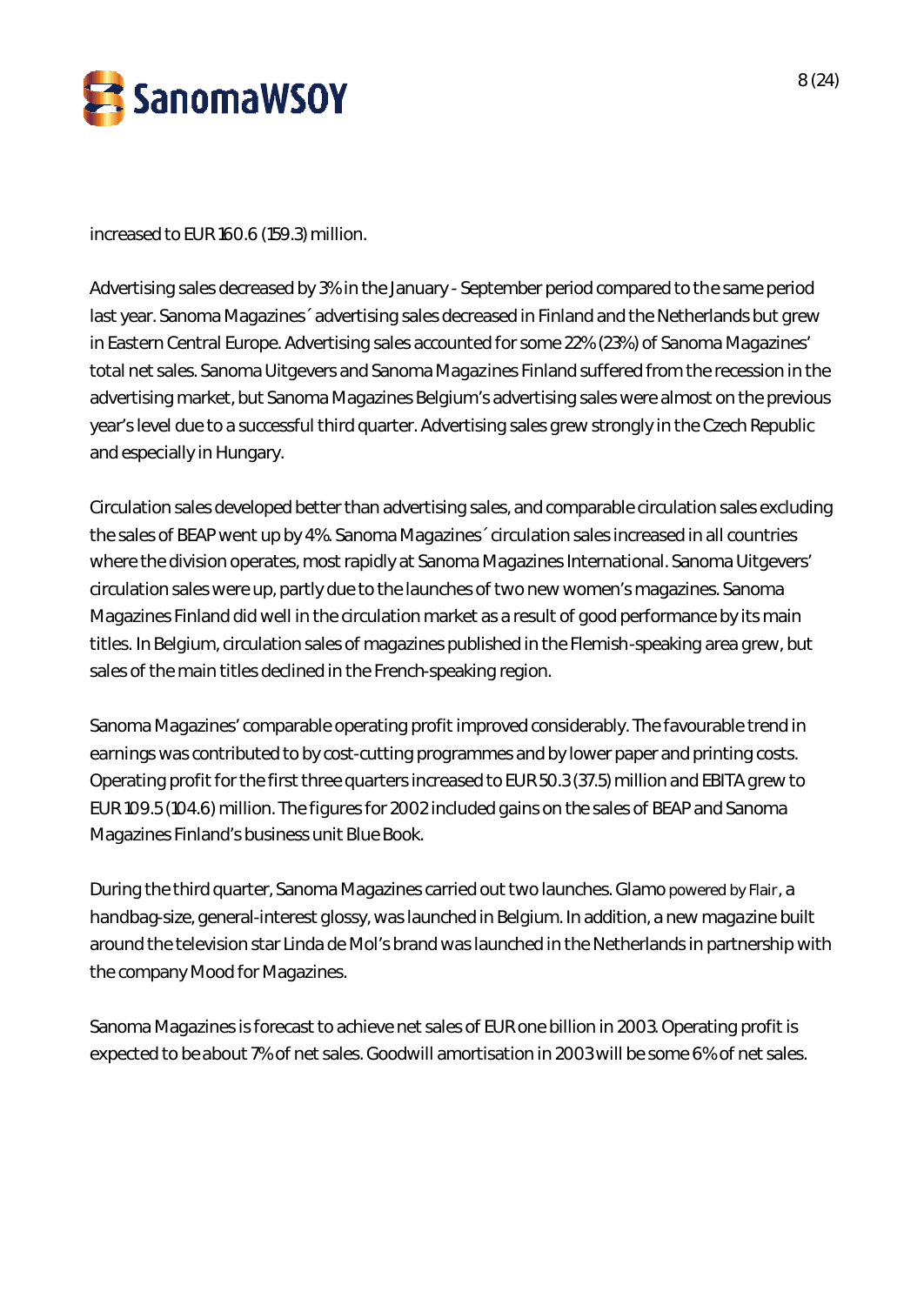SanomaWSOY

### SANOMA

Newspaper publishing and printing. Sanoma publishes and prints Finland's leading newspapers, Helsingin Sanomat and Ilta-Sanomat. Sanoma's newspaper titles also include the business daily Taloussanomat, the regional papers Kouvolan Sanomat, Kymen Sanomat and Etelä-Saimaa, the free ad publications Keltainen Pörssi and Palsta, and the sports and sport betting weekly IS Veikkaaja.

| <b>KEY INDICATORS, EUR million</b> | 30.9.2003 | 30.9.2002 | Change,% | 31.12.2002 |
|------------------------------------|-----------|-----------|----------|------------|
| Net sales                          | 329.9     | 326.2     | 1.1      | 438.1      |
| Operating profit                   |           |           |          |            |
| before amortisation                | 44.9      | 35.9      | 25.1     | 49.0       |
| % of net sales                     | 13.6      | 11.0      |          | 11.2       |
| Operating profit                   | 39.7      | 30.6      | 29.4     | 41.9       |
| % of net sales                     | 12.0      | 9.4       |          | 9.6        |
| Operating profit                   |           |           |          |            |
| excl. associated                   |           |           |          |            |
| companies                          | 37.8      | 26.9      | 40.5     | 36.2       |
| % of net sales                     | 11.5      | 8.3       |          | 8.3        |
| Balance sheet total                | 451.4     | 504.4     | $-10.5$  | 508.5      |
| Gross investments                  | 20.2      | 31.8      | $-36.4$  | 48.6       |
| Personnel under                    |           |           |          |            |
| employment contract,               |           |           |          |            |
| average                            | 4,476     | 5,047     | $-11.3$  | 4,944      |
| Personnel, average                 |           |           |          |            |
| (full-time equivalents)            | 3,280     | 3,639     | $-9.9$   | 3,578      |

#### **OPERATIONAL INDICATORS, 1.1 - 30.9.**

|                          | 2003   | 2002    | 2001    |
|--------------------------|--------|---------|---------|
| <b>HELSINGIN SANOMAT</b> |        |         |         |
| Weekday circulation,     |        |         |         |
| copies *)                |        | 431,262 | 436,009 |
| Sunday circulation,      |        |         |         |
| copies *)                |        | 500,150 | 507,011 |
| Advertising volume       |        |         |         |
| (column metres)          | 31,691 | 32,000  |         |
| <b>ILTA-SANOMAT</b>      |        |         |         |
| Circulation,             |        |         |         |
| copies *)                |        | 204,820 | 218,829 |
| Advertising volume       |        |         |         |
| (column metres)          | 5,178  | 5,255   |         |
| <b>TALOUSSANOMAT</b>     |        |         |         |
| Circulation, copies *)   |        | 32,513  | 31,192  |
| Advertising volume       |        |         |         |
| (column metres)          | 1,712  | 2,153   |         |

\*) Audited circulation figures 1.1 - 31.12.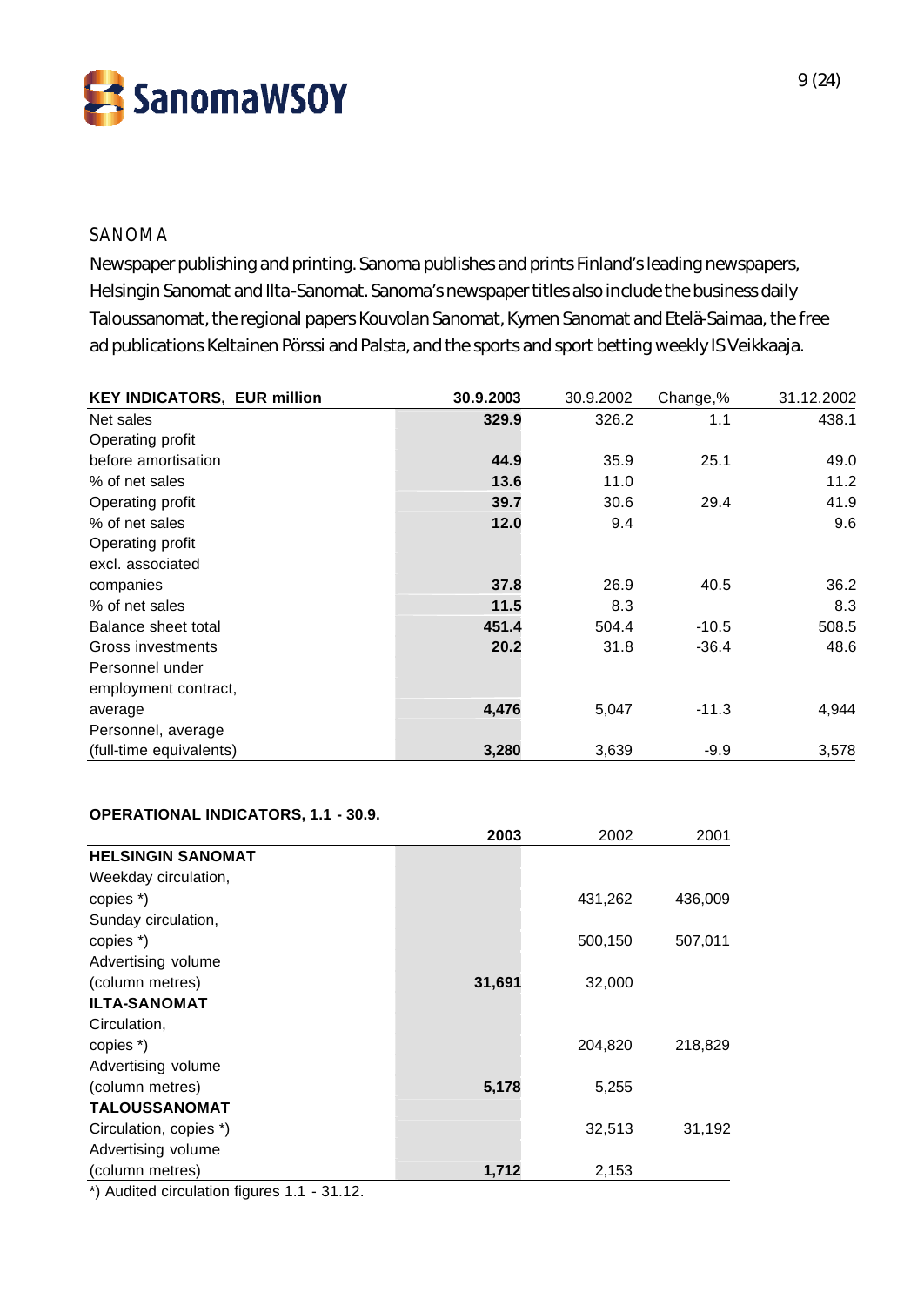

Sanoma's net sales increased to EUR 329.9 (326.2) million in January - September. Most growth was generated by the IS Business Unit, which boosted its net sales to EUR 71.6 (68.3) million as a result of the acquisition of the publication IS Veikkaaja in 2002. Helsingin Sanomat's net sales totalled EUR 190.9 (189.9) million and those of Kymen Lehtimedia EUR 39.2 (38.2) million. No net sales of Leijonajakelu were included in Sanoma's net sales as of the beginning of September.

Advertising sales, which declined during the second quarter of 2003, grew again in the third quarter. Supplement advertising of Helsingin Sanomat increased most. Advertising sales increased by one per cent in January - September and accounted for 49% (49%) of Sanoma's net sales. Election advertisements boosted newspapers' advertising sales, but especially Helsingin Sanomat suffered from the decline in job advertising. The advertising sales of the IS Business Unit increased substantially and those of Kymen Lehtimedia also rose.

Circulation sales grew by 3%, partly due to IS Veikkaaja. Most papers' circulation declined slightly from the previous year, but the circulation of Helsingin Sanomat started to increase slightly in August. Sanomala's new printing press came fully on stream at the end of September, and the revamped Helsingin Sanomat, printed on the new press, came out on 30 September.

Sanoma's operating profit increased substantially more than net sales and amounted to EUR 39.7 (30.6) million. The figure includes a EUR 1.0 (3.6) million share of the result of Rautakirja, which in 2003 was included in the operating profit only in January - February. Operating profit was improved by increased net sales and, in addition, by gains in sales and a moderate trend in costs. Operating profit improved in Helsingin Sanomat, the IS Business Unit and Kymen Lehtimedia. EBITA rose to EUR 44.9 (35.9) million.

The remainder of the year will continue to be marked by uncertainty over newspaper advertising, and there are no clear signs yet of a turnaround in the business cycle. The well-received new look of the newspaper and the increased four-colour capacity of the new printing press are expected to boost Helsingin Sanomat's advertising and circulation.

Sanoma's net sales are forecast to grow slightly in 2003. Growth will be increased by IS Veikkaaja and others but decreased by the divestment of Leijonajakelu. Operating profit is forecast to improve more than net sales, due to gains on the sales and long-range development measures. No share of Rautakirja's result has been included in Sanoma's operating profit as of the beginning of March.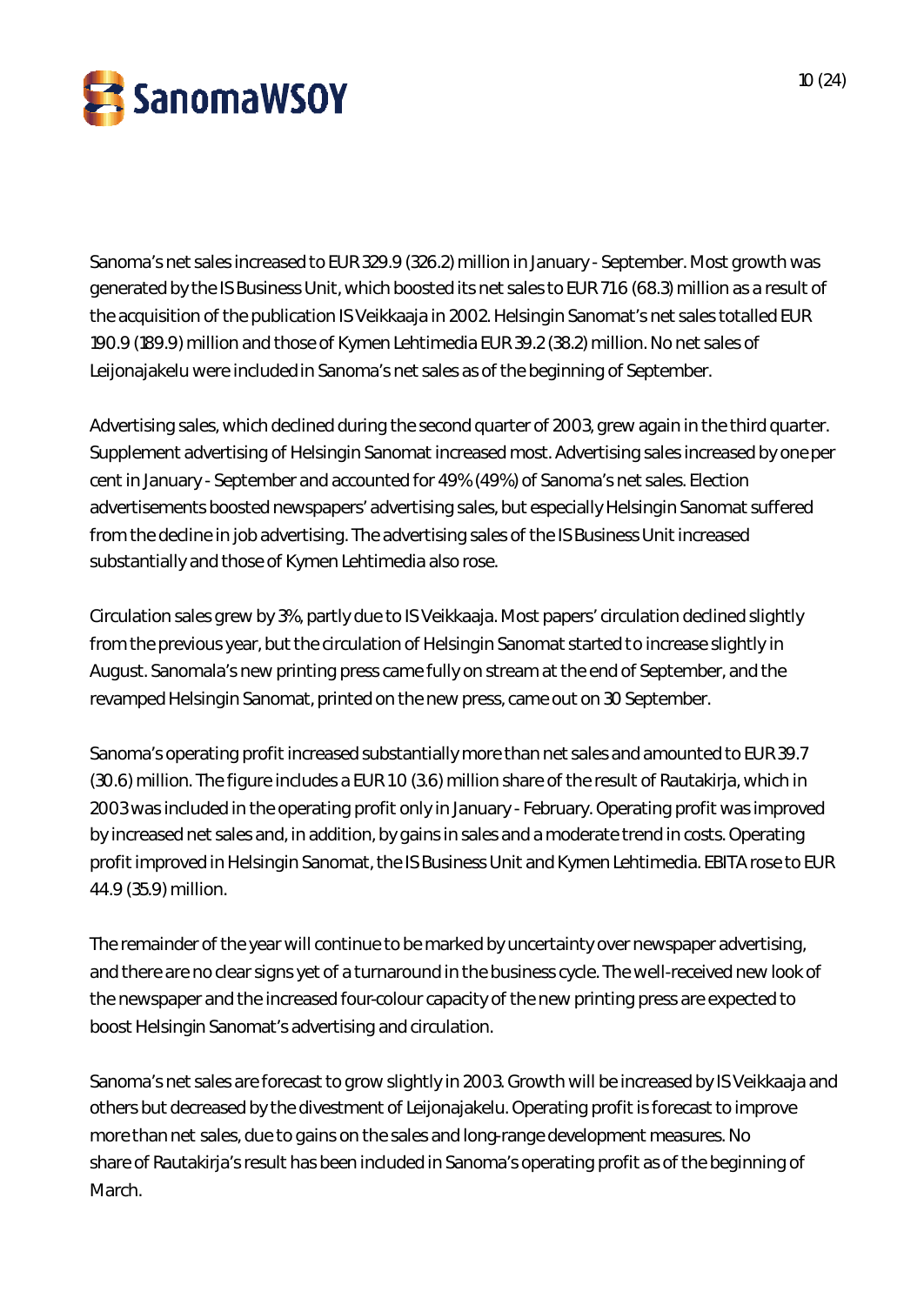

### **WSOY**

Publishing, printing and calendar operations. WSOY is Finland's biggest book publisher and the market leader for general literature, educational materials and several special publications. WSOY is also one of the biggest book printers in the Nordic region and the Finnish market leader for digital printing. It is also the leading calendar publisher in the Nordic countries.

| <b>KEY INDICATORS, EUR million</b> | 30.9.2003 | 30.9.2002 | Change,%         | 31.12.2002 |
|------------------------------------|-----------|-----------|------------------|------------|
| Net sales                          | 147.9     | 150.2     | $-1.6$           | 215.9      |
| Operating profit                   |           |           |                  |            |
| before amortisation                | 13.6      | 16.3      | $-16.5$          | 26.4       |
| % of net sales                     | 9.2       | 10.9      |                  | 12.2       |
| Operating profit                   | 9.9       | 11.8      | $-15.7$          | 20.5       |
| % of net sales                     | 6.7       | 7.8       |                  | 9.5        |
| Operating profit excl.             |           |           |                  |            |
| associated companies               | 8.5       | 7.2       | 16.8             | 12.4       |
| % of net sales                     | 5.7       | 4.8       |                  | 5.7        |
| Balance sheet total                | 203.5     | 282.9     | $-28.1$          | 280.8      |
| Gross investments                  | 6.4       | 6.8       | $-5.9$           | 8.6        |
| Personnel under                    |           |           |                  |            |
| employment contract,               |           |           |                  |            |
| average                            | 1,951     | 1,938     | 0.6              | 1,937      |
| Personnel, average                 |           |           |                  |            |
| (full-time equivalents)            | 1,874     | 1,834     | $2.2\phantom{0}$ | 1,836      |

### **OPERATIONAL INDICATORS, 1.1 - 30.9.**

|                                       | 2003   | 2002  |
|---------------------------------------|--------|-------|
| <b>NUMBER OF NEW TITLES PUBLISHED</b> |        |       |
| <b>Books</b>                          | 522    | 501   |
| Electronic products                   | 70     | 78    |
| <b>NUMBER OF REPRINTS PUBLISHED</b>   |        |       |
| <b>Books</b>                          | 883    | 924   |
| Electronic products                   | 166    | 219   |
|                                       |        |       |
| Books printed, millions               | 15.6   | 16.9  |
| Paper consumption, tonnes             | 11.223 | 9.679 |

WSOY's net sales for January - September totalled EUR 147.9 (150.2) million. Publishing operations' net sales grew to EUR 104.6 (103.5) million, but printing operations' net sales declined to EUR 43.2 (46.8) million due to low demand for printed advertising material. Calendar operations' net sales totalled EUR 16.0 (17.1) million.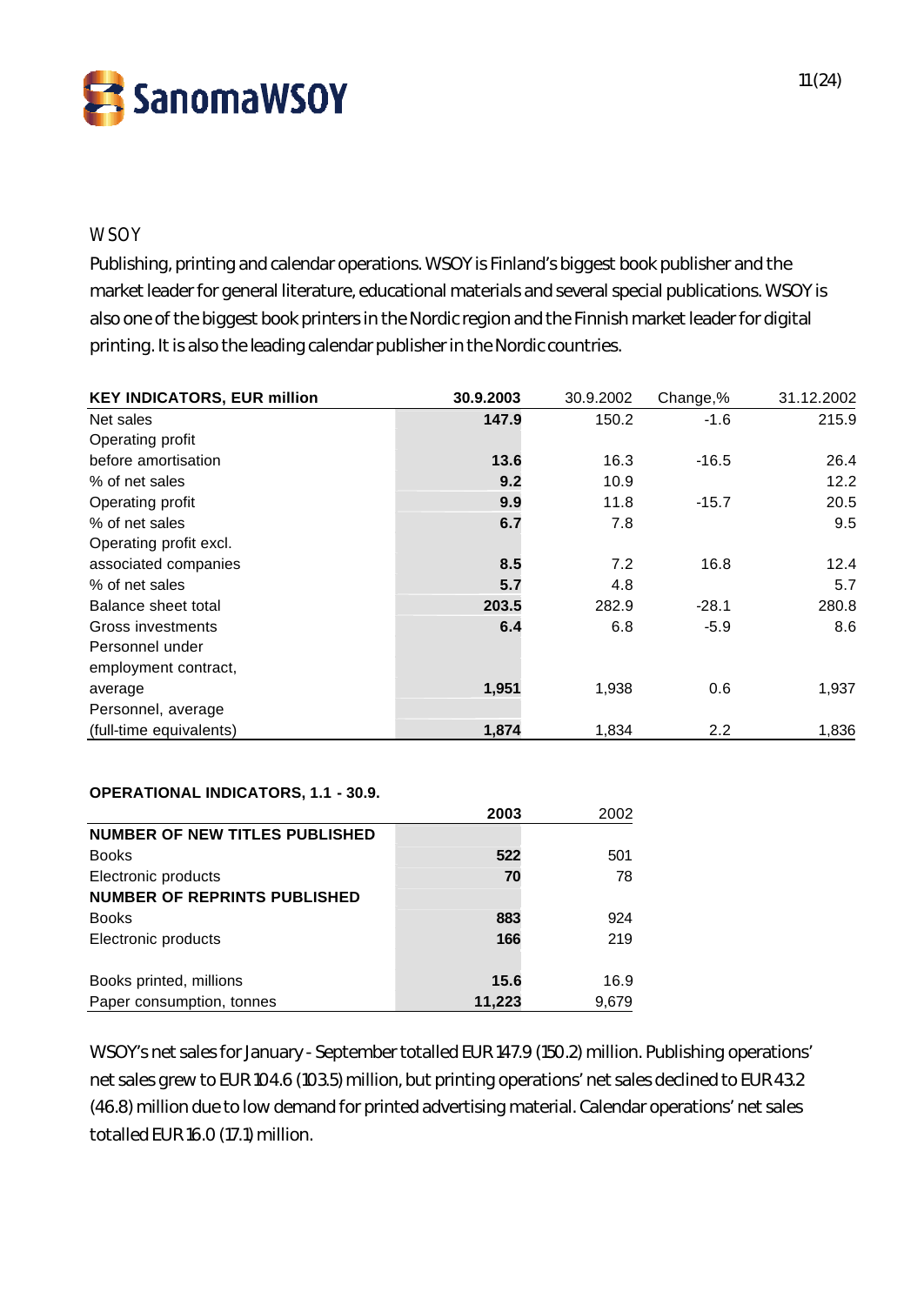

In publishing operations, non-fiction sold well but sales of translated fiction and children's books decreased in comparison with the previous year. Sales in the third quarter were also reduced due to the frequency of new books published. Sales to bookstores and through book clubs decreased slightly in January - September. Cost-cutting programmes at the local government level reduced sales of textbooks for comprehensive schools, but WSOY continues to retain its clear market leadership in the school textbook market.

Operating profit from WSOY's own operations grew to EUR 8.5 (7.2) million. Cost-cutting measures and the reduction of losses from electronic publishing contributed to improving the operating profit, but growth was weakened by non-recurring amortisation of goodwill of EUR 1.5 million at Everscreen AB, a company specialised in e-learning for companies. Both publishing and calendar operations posted an improved operating result, whereas that of printing operations decreased. WSOY's operating profit totalled EUR 9.9 (11.8) million. The figure includes a EUR 1.4 (4.7) million share of the result of Rautakirja, which in 2003 was included in the operating profit only in January - February. EBITA totalled EUR 13.6 (16.3) million.

WSOY's net sales for the full year are forecast to be on the previous year level. The operating profit of WSOY's own operations will improve, but the overall operating profit will decrease because the share of Rautakirja's result has not been included in WSOY's figures since the beginning of March.

# SWELCOM

Electronic media. The SWelcom-owned TV channel Nelonen is the third-largest advertising media in Finland. HTV (Helsinki Television) is Finland's biggest cable TV company.

| <b>KEY INDICATORS, EUR million</b> | 30.9.2003 | 30.9.2002 | Change,% | 31.12.2002 |
|------------------------------------|-----------|-----------|----------|------------|
| Net sales                          | 75.1      | 61.8      | 21.5     | 86.1       |
| Operating profit                   |           |           |          |            |
| before amortisation                | 20.8      | 4.5       | 357.2    | 9.0        |
| % of net sales                     | 27.6      | 7.3       |          | 10.5       |
| Operating profit                   | 1.0       | $-14.1$   |          | $-18.0$    |
| % of net sales                     | 1.3       | $-22.8$   |          | $-20.9$    |
| Operating profit excl.             |           |           |          |            |
| associated companies               | 1.0       | $-12.2$   |          | $-15.6$    |
| % of net sales                     | 1.3       | $-19.7$   |          | $-18.1$    |
| Balance sheet total                | 136.5     | 123.8     | 10.2     | 138.2      |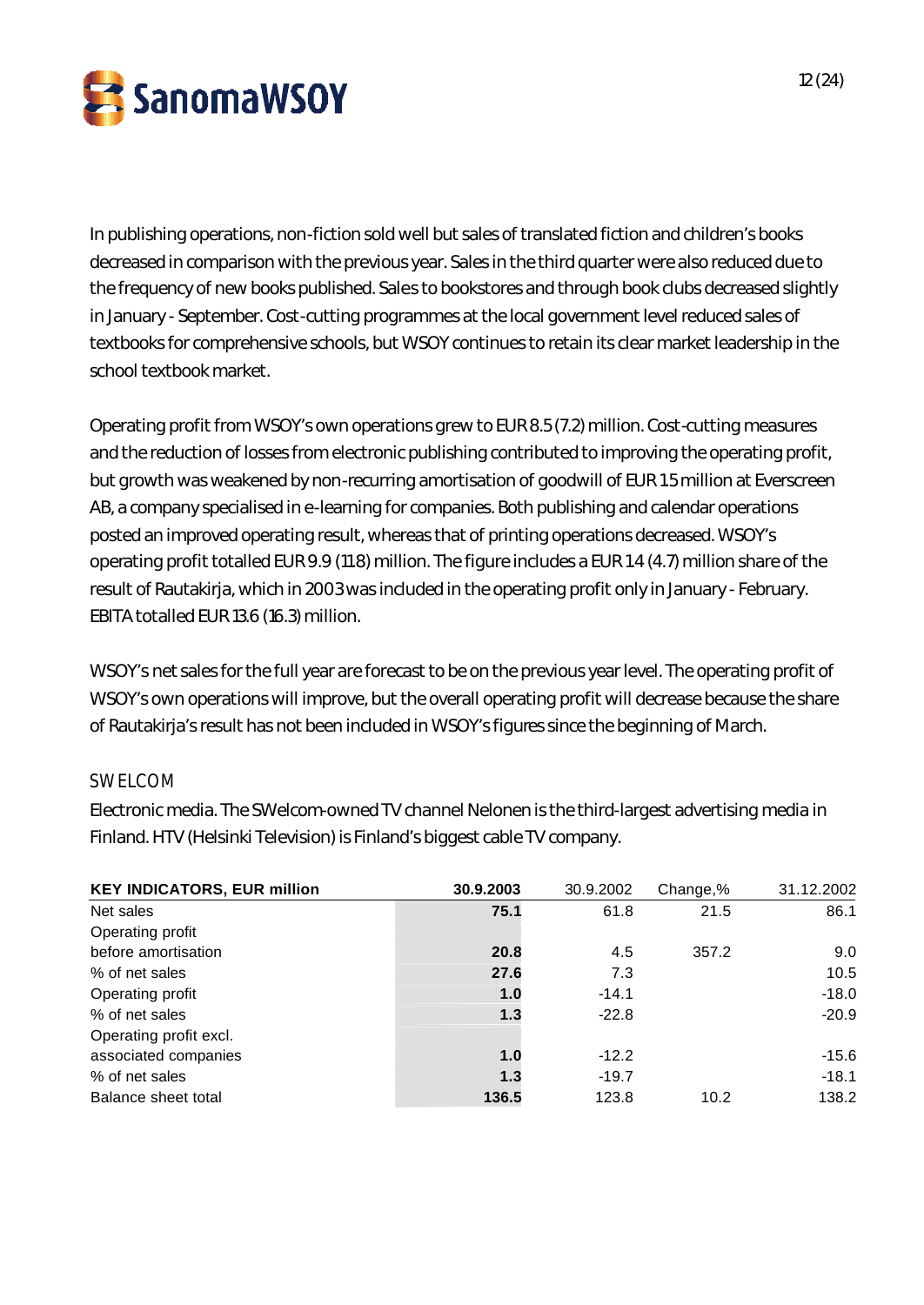

| Gross investments<br>Personnel under<br>employment contract, | 5.8 | 5.5 | 6.0    | 8.1 |
|--------------------------------------------------------------|-----|-----|--------|-----|
| Average<br>Personnel, average                                | 414 | 415 | $-0.3$ | 413 |
| (full-time equivalents)                                      | 390 | 385 | 1 4    | 384 |

#### **OPERATIONAL INDICATORS, 1.1 - 30.9.**

|                        | 2003   | 2002   |
|------------------------|--------|--------|
| Nelonen's share of     |        |        |
| Finnish TV advertising | 27.5 % | 24.8%  |
| Nelonen's daily        |        |        |
| Coverage               | 41%    | 42%    |
| Nelonen's national     |        |        |
| commercial viewing     |        |        |
| Share                  | 22.1%  | 23.7 % |
| Nelonen's national     |        |        |
| viewing share          | 11.2 % | 11.6 % |
| Number of connected    |        |        |
| households,            |        |        |
| thousands $(30.9.)$    | 249    | 228    |
| Number of pay-TV       |        |        |
| subscriptions,         |        |        |
| thousands $(30.9.)$    | 32     | 35     |
| Number of broadband    |        |        |
| internet connections,  |        |        |
| thousands $(30.9.)$    | 39     | 27     |

SWelcom's net sales increased strongly in January - September, amounting to EUR 75.1 (61.8) million, due to both Nelonen's and HTV's growth. Nelonen's advertising sales grew considerably faster than TV advertising in general and the channel's market share was more than 30% in August. Nelonen's net sales amounted to EUR 40.4 (35.3) million. HTV's growth was mainly driven by the success of broadband internet services, and HTV's net sales rose to EUR 28.2 (20.2) million. Advertising sales represented some 54% (56%) of SWelcom's net sales.

SWelcom's development in profits continued to be excellent: it posted an operating profit of EUR 1.0 (loss of EUR 14.1) million for January - September, and both HTV and Nelonen posted considerably improved operating results. The inclusion of HTV's connection fees in the income statement from the beginning of the year and a reduction in the ownership of Suomen Urheilutelevisio (Finnish sports channel) contributed to the improved the financial performance. The halving of Nelonen's operating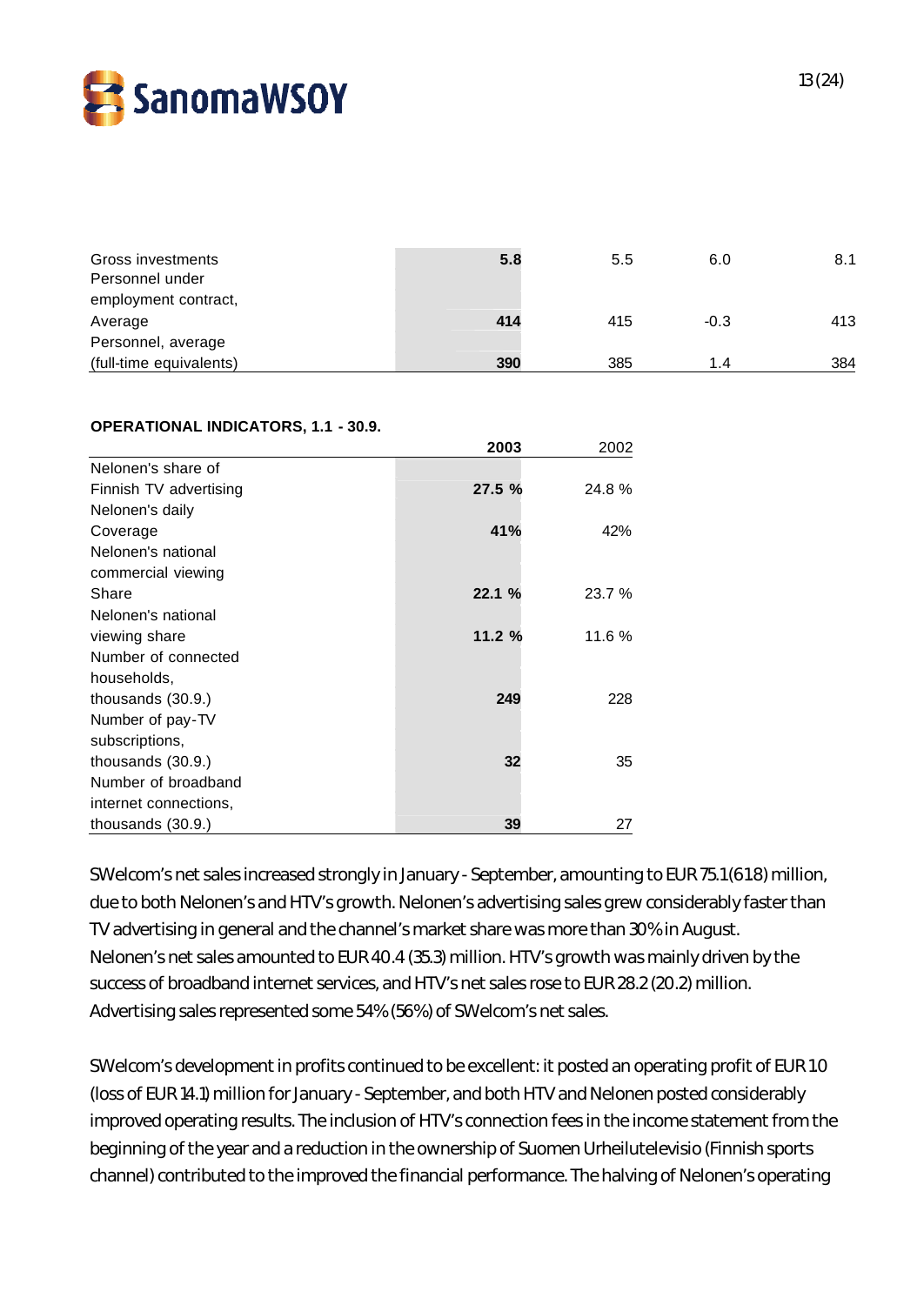SanomaWSOY

licence fee improved the operating result for the first half of the year. EBITA totalled EUR 20.8 (4.5) million.

SWelcom's net sales are expected to grow substantially in 2003, largely due to the increase in Nelonen's advertising sales, the trend in HTV connections, and the popularity of broadband internet. SWelcom's operating result will improve very considerably.

### RAUTAKIRJA

Kiosk operations, press distribution, bookstores, movie theatre operations and restaurant operations. Rautakirja's R-kiosk forms Finland's leading kiosk chain, while Lehtipiste is the country's leading press distributor. Suomalainen Kirjakauppa is Finland's most extensive bookstore chain, and the movie theatre operations enterprise Finnkino is the market leader in its field. Rautakirja has expanded its activities into the Baltic countries and the Czech Republic. Rautakirja was merged into SanomaWSOY on 1 March 2003, since which Rautakirja shares have no longer been listed on the Helsinki Exchanges.

| <b>KEY INDICATORS, EUR million</b> | 30.9.2003 | 30.9.2002 | Change,% | 31.12.2002 |
|------------------------------------|-----------|-----------|----------|------------|
| Net sales                          | 557.7     | 519.9     | 7.3      | 726.5      |
| Operating profit                   |           |           |          |            |
| before amortisation                | 26.8      | 23.7      | 13.0     | 42.4       |
| % of net sales                     | 4.8       | 4.6       |          | 5.8        |
| Operating profit                   | 22.5      | 20.6      | 9.2      | 38.0       |
| % of net sales                     | 4.0       | 4.0       |          | 5.2        |
| Operating profit excl.             |           |           |          |            |
| associated companies               | 25.2      | 21.8      | 15.5     | 39.5       |
| % of net sales                     | 4.5       | 4.2       |          | 5.4        |
| Balance sheet total                | 330.7     | 385.7     | $-14.3$  | 410.4      |
| Gross investments                  | 22.8      | 15.5      | 47.0     | 27.8       |
| Personnel under                    |           |           |          |            |
| employment contract,               |           |           |          |            |
| average                            | 6,480     | 6,479     | 0.0      | 6,453      |
| Personnel, average                 |           |           |          |            |
| (full-time equivalents)            | 4,915     | 5,092     | $-3.5$   | 5,110      |

### **OPERATIONAL INDICATORS, 1.1 - 30.9. \*)**

|                       | 2003   | 2002   |
|-----------------------|--------|--------|
| Customer volume       |        |        |
| in kiosk operations,  |        |        |
| thousands             | 89,612 | 91.488 |
| Customer volume in    |        |        |
| bookstore operations, |        |        |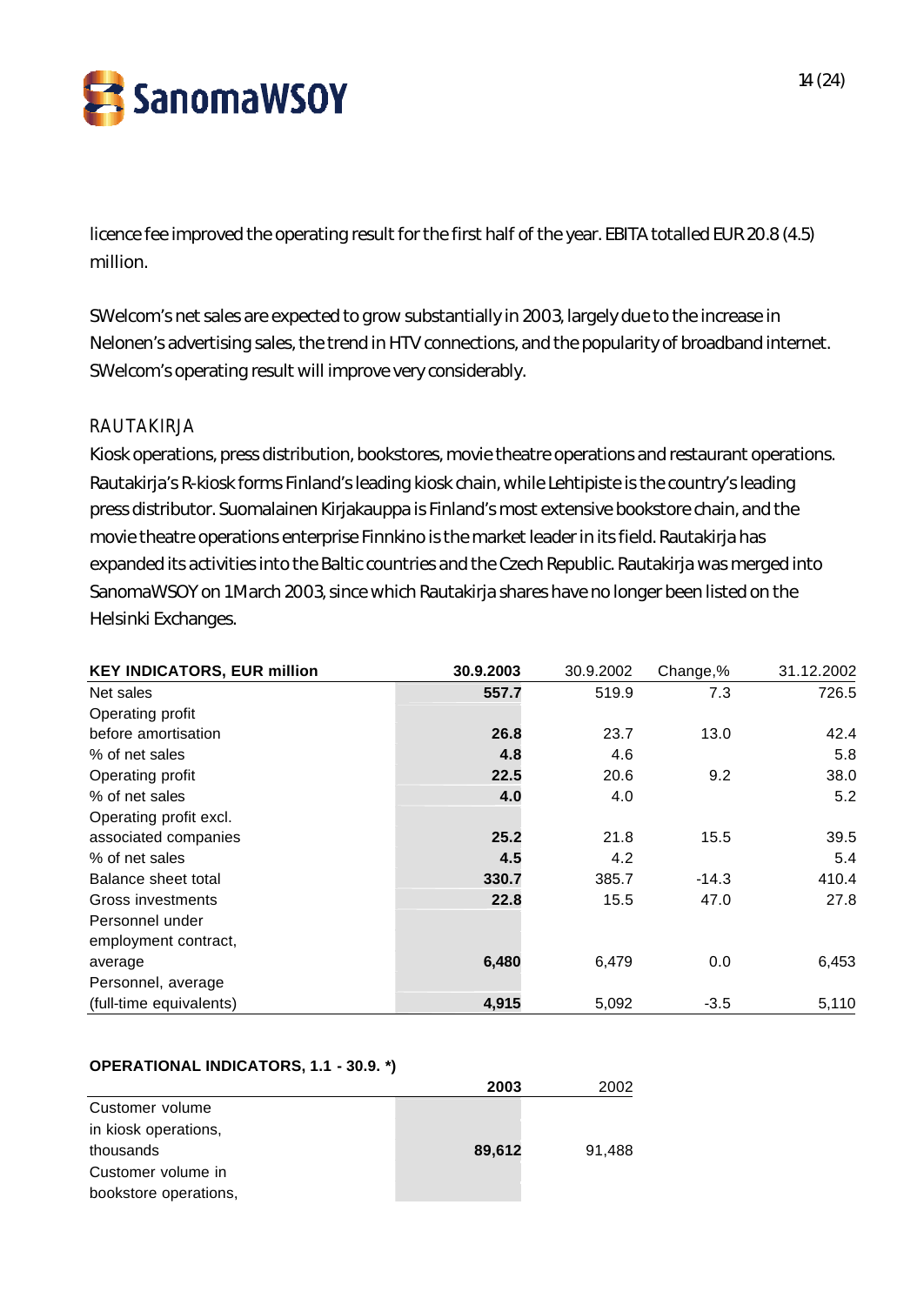

| Thousands             | 4,166  | 4,190  |
|-----------------------|--------|--------|
| Customer volume in    |        |        |
| movie theatres.       |        |        |
| thousands             | 2,577  | 2,593  |
| Number of copies sold |        |        |
| (press distribution), |        |        |
| thousands             | 96,265 | 94,714 |
|                       |        |        |

\*) Units in Finland

Rautakirja's net sales for January - September grew to EUR 557.7 (519.9) million. Net sales increased in all operations and two-thirds of the growth was generated in Finland.

Kiosk operations' net sales grew to EUR 286.0 (273.8) million. More than a third of this growth was generated by the joint venture starting operations in the Czech Republic. Press distribution was boosted by sales of newspapers, magazines and collector's items in Finland and by the expansion of operations in Estonia and Latvia in summer 2002. Press distribution's net sales totalled EUR 142.8 (127.9) million. Bookstores' net sales amounted to EUR 79.3 (74.0) million, and most of the increase was due to corporate and business acquisitions in Finland. Movie theatre operations grew most vigorously in Lithuania, and net sales totalled EUR 36.9 (34.9) million. Restaurant operations' net sales increased to EUR 47.4 (36.5) million as a result of an increase in the number of outlets.

Rautakirja's operating profit improved and totalled EUR 22.5 (20.6) million. Kiosk operations, press clearly distribution and bookstores all posted clearly improved results, while the results posted by movie theatre operations and restaurant operations declined due to the expansion investment of the chains. Growth in operating profit was weakened by reduced revenues from real estate, since real estate held as an investment was transferred to SanomaWSOY Corporation in conjunction with the merger. EBITA totalled EUR 26.8 (23.7) million.

Rautakirja's net sales are expected to grow faster in 2003 than wholesale and retail business in general. Operating profit is forecast to be broadly the same as the previous year, although revenues from real estate will decline as a result of the merger.

Helsinki, 30 October 2003 Board of Directors SanomaWSOY Corporation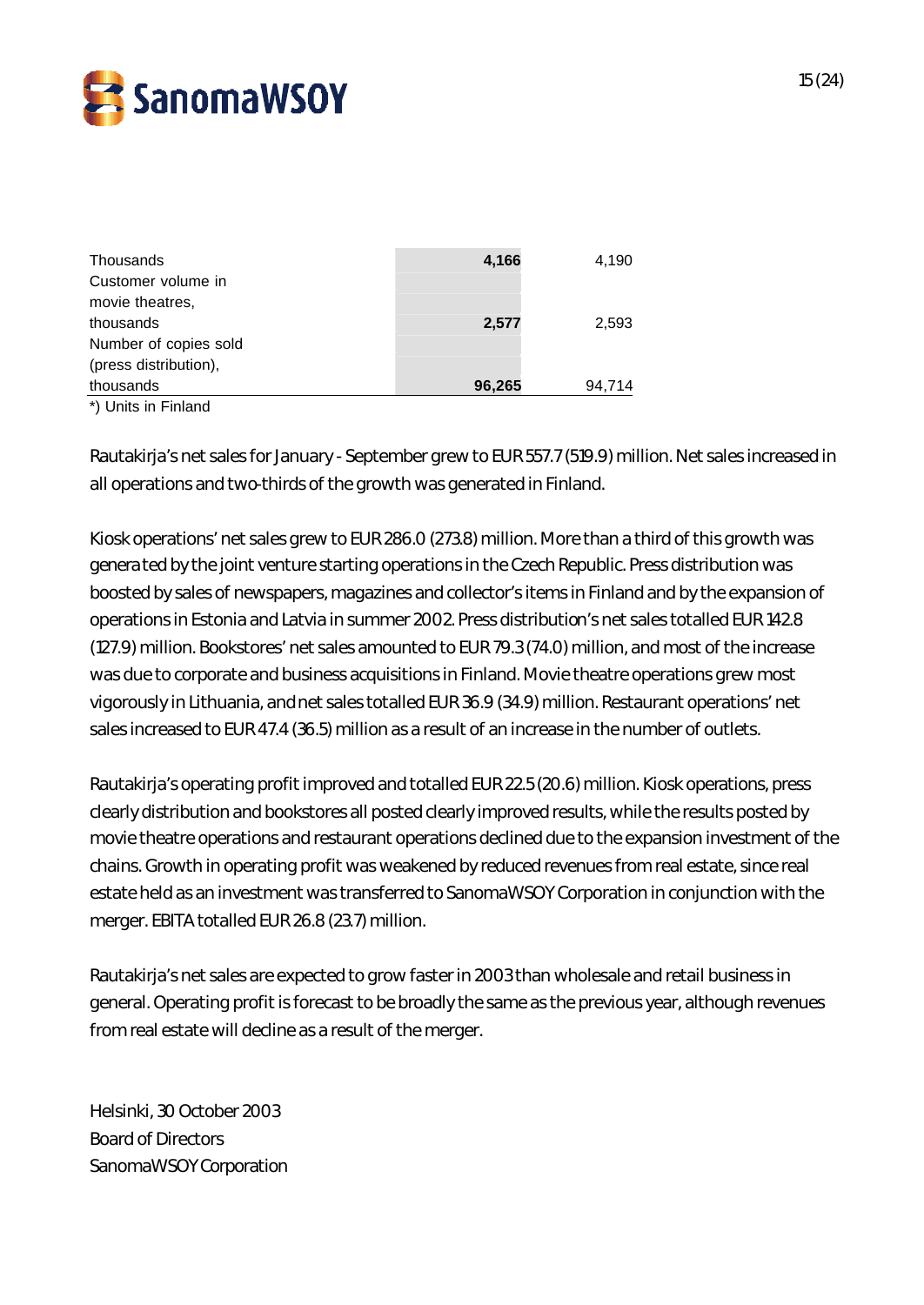

### INTERIM REPORT TABLES

Figures are unaudited.

| <b>GROUP INCOME STATEMENT</b>   | $1-9$   | $1-9$   |          | $1 - 12$ |
|---------------------------------|---------|---------|----------|----------|
| <b>EUR million</b>              | 2003    | 2002    | Change,% | 2002     |
| <b>NET SALES</b>                | 1,746.5 | 1,696.9 | 2.9      | 2,357.8  |
| Increase $(+)$ / decrease $(-)$ |         |         |          |          |
| in inventories of               |         |         |          |          |
| finished goods and              |         |         |          |          |
| work in progress                | 4.1     | 4.1     | $-0.2$   | 1.0      |
| Production for own use          | 0.8     | 0.3     | 174.5    | 0.8      |
| Other operating income          | 43.2    | 50.1    | $-13.8$  | 69.8     |
| Share of result of              |         |         |          |          |
| associated companies            | 6.4     | 9.2     | $-30.3$  | 13.1     |
| Materials and services          | 756.1   | 748.5   | 1.0      | 1,026.0  |
| Personnel expenses              | 421.6   | 421.6   | 0.0      | 585.8    |
| Depreciation and                |         |         |          |          |
| decrease in value               | 147.9   | 157.6   | $-6.1$   | 212.0    |
| Other operating expenses        | 349.3   | 357.0   | $-2.2$   | 484.3    |
| <b>OPERATING PROFIT</b>         | 126.2   | 75.8    | 66.5     | 134.4    |
| Financial income                | 18.2    | 58.0    | $-68.6$  | 70.8     |
| Financial expenses              | 43.3    | 85.1    | $-49.1$  | 98.5     |
| <b>RESULT BEFORE</b>            |         |         |          |          |
| <b>EXTRAORDINARY ITEMS</b>      | 101.2   | 48.7    | 107.6    | 106.7    |
| <b>Extraordinary items</b>      |         |         |          | 6.1      |
| <b>RESULT AFTER</b>             |         |         |          |          |
| <b>EXTRAORDINARY ITEMS</b>      | 101.2   | 48.7    | 107.6    | 112.7    |
| Direct taxes                    | $-38.0$ | $-42.1$ | $-9.7$   | $-64.2$  |
| Minority interests              | $-1.7$  | $-6.1$  | $-72.2$  | $-11.4$  |
| <b>RESULT FOR THE PERIOD</b>    | 61.5    | 0.6     |          | 37.2     |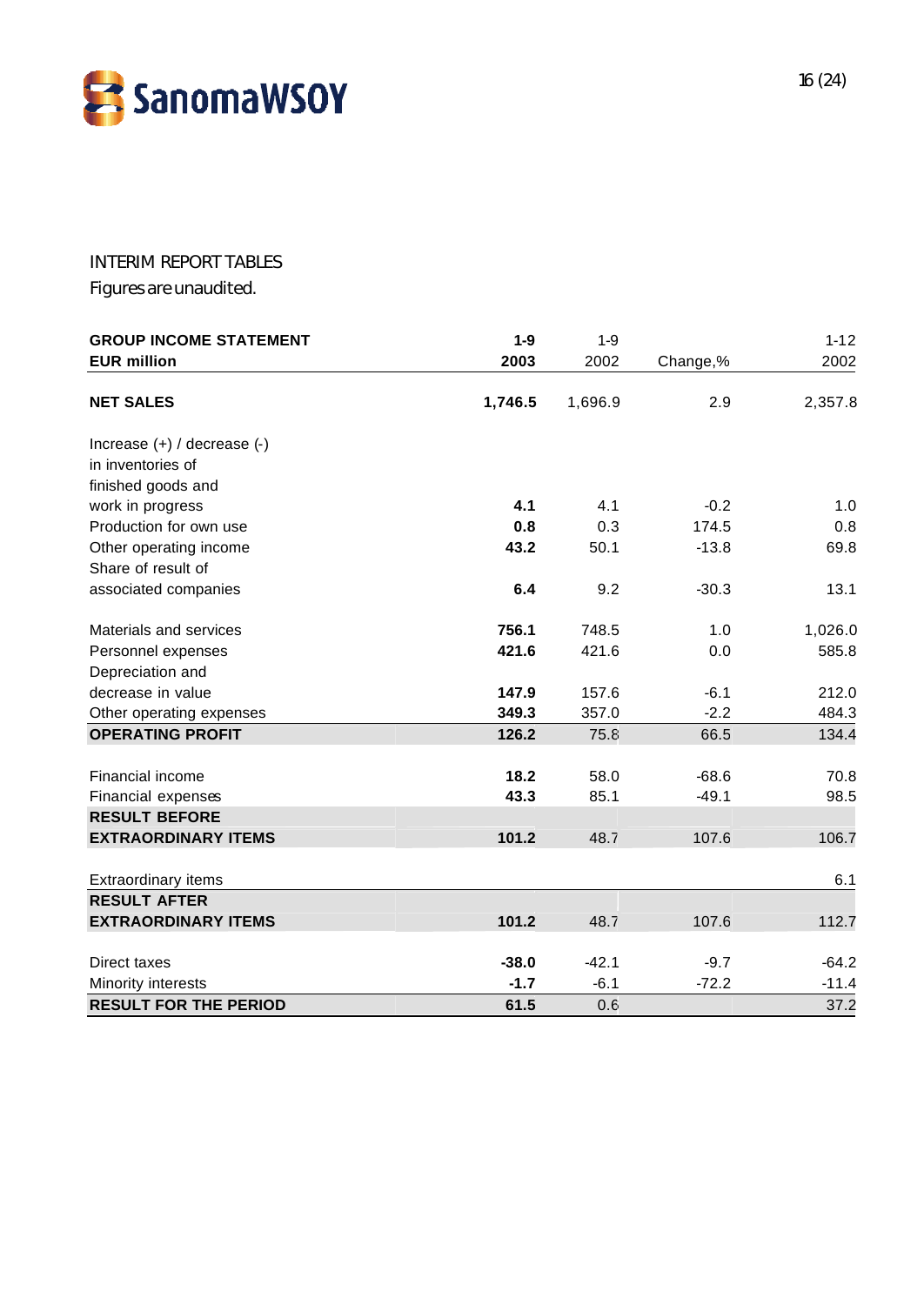

| <b>GROUP BALANCE SHEET</b>                  |           |           |          |            |
|---------------------------------------------|-----------|-----------|----------|------------|
| <b>EUR million</b>                          | 30.9.2003 | 30.9.2002 | Change,% | 31.12.2002 |
| <b>Assets</b>                               |           |           |          |            |
| <b>NON-CURRENT ASSETS</b>                   |           |           |          |            |
| Intangible assets                           | 169.0     | 171.0     | $-1.2$   | 174.6      |
| Goodwill                                    | 1,102.6   | 1,205.7   | $-8.6$   | 1,148.5    |
| Tangible assets                             | 455.7     | 471.2     | $-3.3$   | 459.4      |
| Investments                                 | 196.4     | 256.5     | $-23.4$  | 254.6      |
| <b>NON-CURRENT ASSETS, TOTAL</b>            | 1,923.8   | 2,104.5   | $-8.6$   | 2,037.0    |
|                                             |           |           |          |            |
| <b>Current assets</b>                       |           |           |          |            |
| Inventories                                 | 103.6     | 100.6     | 3.0      | 94.8       |
| Long-term receivables                       | 66.6      | 69.5      | $-4.2$   | 72.0       |
| Short-term receivables                      | 276.0     | 299.2     | $-7.8$   | 266.2      |
| <b>Securities</b>                           | 47.8      | 91.3      | $-47.6$  | 63.1       |
| Cash and bank                               | 49.4      | 57.2      | $-13.8$  | 59.3       |
| <b>CURRENT ASSETS, TOTAL</b>                | 543.4     | 617.9     | $-12.1$  | 555.5      |
| <b>ASSETS, TOTAL</b>                        | 2,467.2   | 2,722.3   | $-9.4$   | 2,592.5    |
| <b>SHAREHOLDERS' EQUITY AND LIABILITIES</b> |           |           |          |            |
|                                             |           |           |          |            |
| <b>SHAREHOLDERS' EQUITY</b>                 |           |           |          |            |
| Share capital                               | 68.9      | 62.6      | 10.2     | 62.6       |
| Premium fund                                | 31.8      | 16.1      | 97.4     | 16.1       |
| Other funds                                 | 369.4     | 364.4     | 1.4      | 364.4      |
| Retained earnings                           | 359.5     | 306.0     | 17.5     | 308.7      |
| Result for the period                       | 61.5      | 0.6       |          | 37.2       |
| Capital notes                               | 207.4     | 207.3     | 0.1      | 207.4      |
| <b>SHAREHOLDERS</b>                         |           |           |          |            |
| <b>EQUITY, TOTAL</b>                        | 1,098.6   | 957.0     | 14.8     | 996.3      |
| <b>MINORITY INTEREST</b>                    | 15.9      | 122.6     | $-87.1$  | 130.6      |
|                                             |           |           |          |            |
| <b>STATUTORY PROVISIONS</b>                 | 13.5      | 17.4      | $-22.1$  | 15.9       |
| <b>LIABILITIES</b>                          |           |           |          |            |
| Deferred tax liability                      | 34.2      | 34.9      | $-1.9$   | 37.1       |
| Long-term liabilities                       | 582.6     | 720.7     | $-19.2$  | 695.1      |
| <b>Current liabilities</b>                  | 722.4     | 869.8     | $-16.9$  | 717.5      |
| <b>SHAREHOLDERS' EQUITY</b>                 |           |           |          |            |
| AND LIABILITIES, TOTAL                      | 2,467.2   | 2,722.3   | $-9.4$   | 2,592.5    |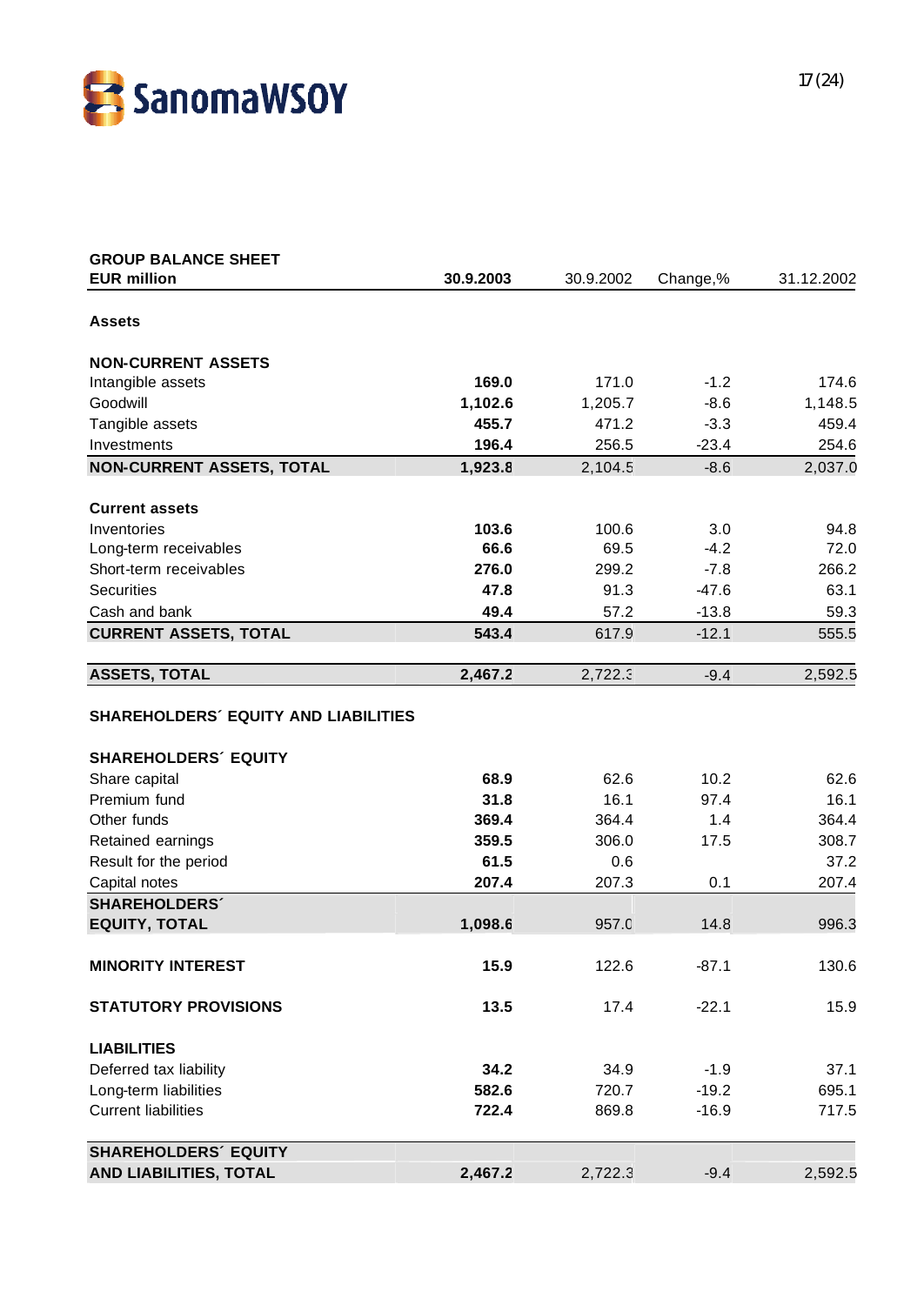

| <b>GROUP CASH FLOW STATEMENT</b>  | $1-9$    | $1-9$    |          | $1 - 12$ |
|-----------------------------------|----------|----------|----------|----------|
| <b>EUR million</b>                | 2003     | 2002     | Change,% | 2002     |
|                                   |          |          |          |          |
| Operating profit                  | 126.2    | 75.8     | 66.5     | 134.4    |
| Adjustments to                    |          |          |          |          |
| operating profit                  | 82.8     | 101.2    | $-18.2$  | 133.8    |
| Change in                         |          |          |          |          |
| working capital                   | 0.6      | $-47.1$  |          | $-27.1$  |
| Cash flow from operations         |          |          |          |          |
| before financial                  |          |          |          |          |
| items and taxes                   | 209.7    | 130.0    | 61.3     | 241.0    |
| Financial items and taxes         | $-81.5$  | $-41.1$  | $-98.3$  | $-56.8$  |
| Cash flow from operations         | 128.2    | 88.9     | 44.3     | 184.2    |
|                                   |          |          |          |          |
| Cash flow from investments        | 14.3     | 18.6     | $-23.2$  | 48.1     |
| Cash flow before financing        | 142.5    | 107.4    | 32.7     | 232.4    |
|                                   | $-161.1$ |          |          |          |
| Cash flow from financing          |          | $-298.2$ | $-46.0$  | $-455.6$ |
| <b>CHANGE IN LIQUIDITIES</b>      |          |          |          |          |
| <b>ACCORDING TO THE CASH FLOW</b> |          |          |          |          |
| <b>STATEMENT</b>                  | $-18.6$  | $-190.8$ | $-90.3$  | $-223.3$ |
| Exchange rate differences         |          |          |          |          |
| under liquidities                 | $-6.6$   | $-25.7$  | $-74.2$  | $-19.4$  |
| Net increase $(+)/$               |          |          |          |          |
| decrease (-) in liquidities       | $-25.2$  | $-216.5$ | $-88.4$  | $-242.6$ |
| Liquidities according to          |          |          |          |          |
| the balance sheet                 |          |          |          |          |
| at 1 Jan.                         | 122.4    | 365.0    | $-66.5$  | 365.0    |
| Liquidities according to          |          |          |          |          |
| the balance sheet                 |          |          |          |          |
| at 30 Sept. / 31 Dec.             | 97.2     | 148.5    | $-34.6$  | 122.4    |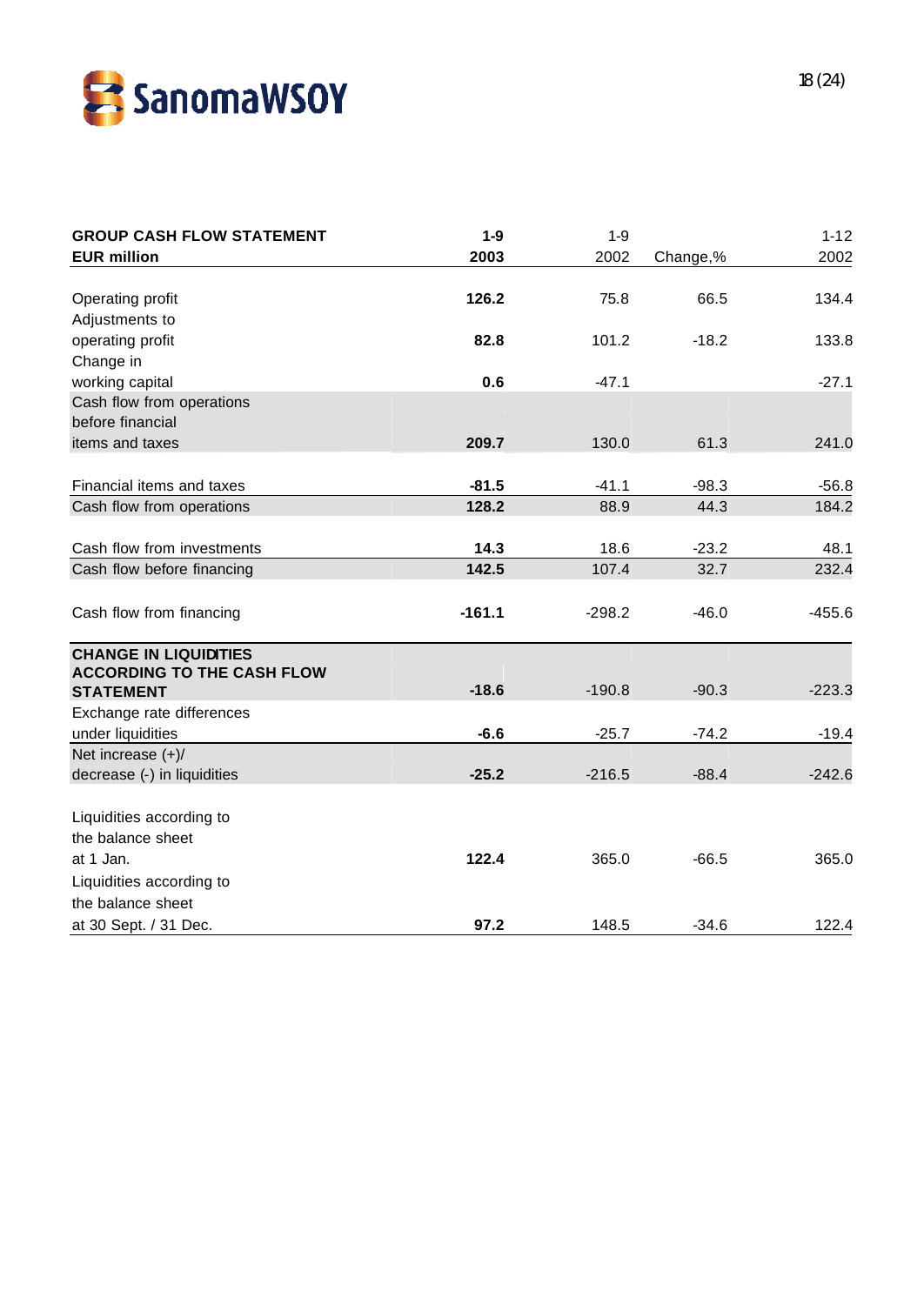

| <b>CONTINGENCIES AND PLEDGED ASSETS</b>                      |            |            |                  |             |
|--------------------------------------------------------------|------------|------------|------------------|-------------|
| <b>EUR million</b>                                           | 30.9.2003  | 30.9.2002  | Change,%         | 31.12.2002  |
| DEBTS WITH COLLATERAL CONSISTING OF REAL ESTATE AND SHARES   |            |            |                  |             |
| Pension loans                                                | 17.5       | 17.2       | 1.9              | 17.8        |
| Loans from                                                   |            |            |                  |             |
| financial institutions                                       | 2.1        | 5.7        | $-63.8$          | 5.5         |
| Other loans                                                  | 6.4        | 14.1       | $-54.4$          | 1.6         |
| Mortgages, real estate,                                      |            |            |                  |             |
| total                                                        | 10.8       | 14.2       | $-24.3$          | 15.4        |
| Mortgages, movable                                           |            |            |                  |             |
| property, total                                              | 2.5        | 2.7        | $-8.5$           | 2.7         |
| Pledged securities, total                                    | 22.7       | 43.7       | $-48.1$          | 27.6        |
| OTHER CONTINGENCIES FOR OWN COMMITMENTS                      |            |            |                  |             |
| Mortgaged bearer bonds                                       | 0.9        | 0.9        | 0.0              | 0.9         |
|                                                              | 1.0        | 4.8        | $-78.6$          | 4.9         |
| Corporate mortgages                                          |            |            |                  | 3.5         |
| Book value of pledged securities                             | 1.2<br>2.5 | 5.4<br>1.1 | $-78.5$          |             |
| Deposits<br><b>TOTAL</b>                                     | 5.6        | 12.3       | 123.9<br>$-54.2$ | 1.1<br>10.5 |
|                                                              |            |            |                  |             |
| <b>CONTINGENCIES GIVEN ON BEHALF OF ASSOCIATED COMPANIES</b> |            |            |                  |             |
| Guarantees                                                   | 16.6       | 8.9        | 85.3             | 8.9         |
|                                                              |            |            |                  |             |
| <b>CONTINGENCIES GIVEN ON BEHALF OF OTHER COMPANIES</b>      |            |            |                  |             |
| Guarantees                                                   | 19.7       | 24.5       | $-19.7$          | 20.7        |
| <b>OTHER CONTINGENCIES</b>                                   |            |            |                  |             |
| Leasing liabilities                                          | 20.7       | 25.1       | $-17.4$          | 23.7        |
| Interest on capital notes                                    | 3.9        | 3.0        | 27.1             | 3.2         |
| <b>Pension liabilities</b>                                   |            |            |                  |             |
| Repurchase liabilities                                       | 1.3        | 1.3        | 0.3              | 1.3         |
| Other liabilities                                            | 169.1      | 139.5      | 21.3             | 147.0       |
| <b>OTHER CONTINGENCIES,</b>                                  |            |            |                  |             |
| <b>TOTAL</b>                                                 | 195.0      | 168.8      | 15.5             | 175.2       |
|                                                              |            |            |                  |             |
| <b>ALL LIABILITIES, TOTAL</b>                                | 272.8      | 275.2      | $-0.9$           | 261.0       |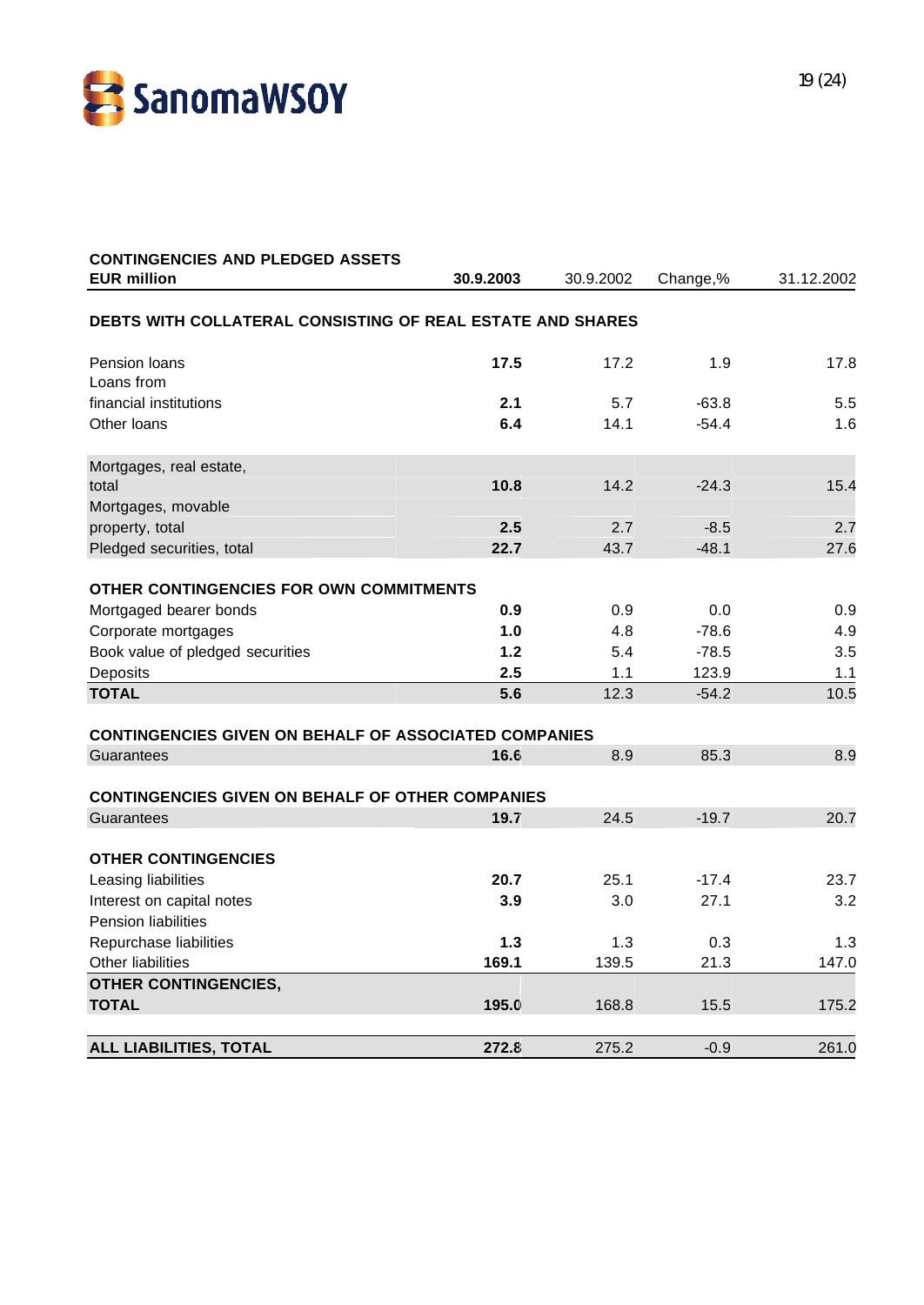

| NOMINAL VALUE OF THE GROUP'S OPEN DERIVATIVE CONTRACTS       |           |           |          |            |
|--------------------------------------------------------------|-----------|-----------|----------|------------|
| <b>EUR million</b>                                           | 30.9.2003 | 30.9.2002 | Change,% | 31.12.2002 |
|                                                              |           |           |          |            |
| <b>INTEREST RATE DERIVATIVES</b><br>Options                  |           |           |          |            |
| Purchased                                                    | 580.0     | 480.0     | 20.8     | 480.0      |
| Written                                                      | 254.8     | 200.0     | 27.4     | 200.0      |
| Interest rate swaps                                          | 380.0     | 380.0     | 0.0      | 380.0      |
| <b>TOTAL</b>                                                 | 1,214.8   | 1,060.0   | 14.6     | 1,060.0    |
|                                                              |           |           |          |            |
| <b>CURRENCY DERIVATIVES</b>                                  |           |           |          |            |
| Forward contracts                                            | 25.1      | 30.5      | $-17.6$  | 45.1       |
| <b>TOTAL</b>                                                 | 25.1      | 30.5      | $-17.6$  | 45.1       |
|                                                              |           |           |          |            |
| <b>SHARE DERIVATIVES</b>                                     |           |           |          |            |
| Options                                                      |           |           |          |            |
| Purchased                                                    | 15.2      |           |          |            |
| Written                                                      | 16.6      |           |          |            |
| <b>TOTAL</b>                                                 | 31.8      |           |          |            |
|                                                              |           |           |          |            |
| <b>TOTAL</b>                                                 | 1,271.6   | 1,090.5   | 16.6     | 1,105.1    |
|                                                              |           |           |          |            |
| <b>MARKET VALUE OF THE GROUP'S OPEN DERIVATIVE CONTRACTS</b> |           |           |          |            |
| <b>EUR million</b>                                           | 30.9.2003 | 30.9.2002 | Change,% | 31.12.2002 |
|                                                              |           |           |          |            |
| <b>INTEREST RATE DERIVATIVES</b>                             |           |           |          |            |
| Options                                                      |           |           |          |            |
| Purchased                                                    | 0.3       | 0.1       | 150.7    | 0.0        |
| Written                                                      | $-4.4$    | $-2.1$    | $-112.9$ | $-2.9$     |
| Interest rate swaps                                          | $-2.2$    | $-3.7$    | 41.7     | $-4.8$     |
| <b>TOTAL</b>                                                 | $-6.2$    | $-5.6$    | $-10.5$  | $-7.7$     |
|                                                              |           |           |          |            |
| <b>CURRENCY DERIVATIVES</b>                                  |           |           |          |            |
| Forward contracts                                            | $-0.5$    | $-0.1$    | $-910.6$ | $-0.8$     |
| <b>TOTAL</b>                                                 | $-0.5$    | $-0.1$    | $-910.6$ | $-0.8$     |
| <b>SHARE DERIVATIVES</b>                                     |           |           |          |            |
| Options                                                      |           |           |          |            |
| Purchased                                                    | 0.9       |           |          |            |
| Written                                                      | $-0.3$    |           |          |            |
| <b>TOTAL</b>                                                 | 0.5       |           |          |            |
|                                                              |           |           |          |            |
| <b>TOTAL</b>                                                 | $-6.2$    | $-5.7$    | 9.1      | $-8.5$     |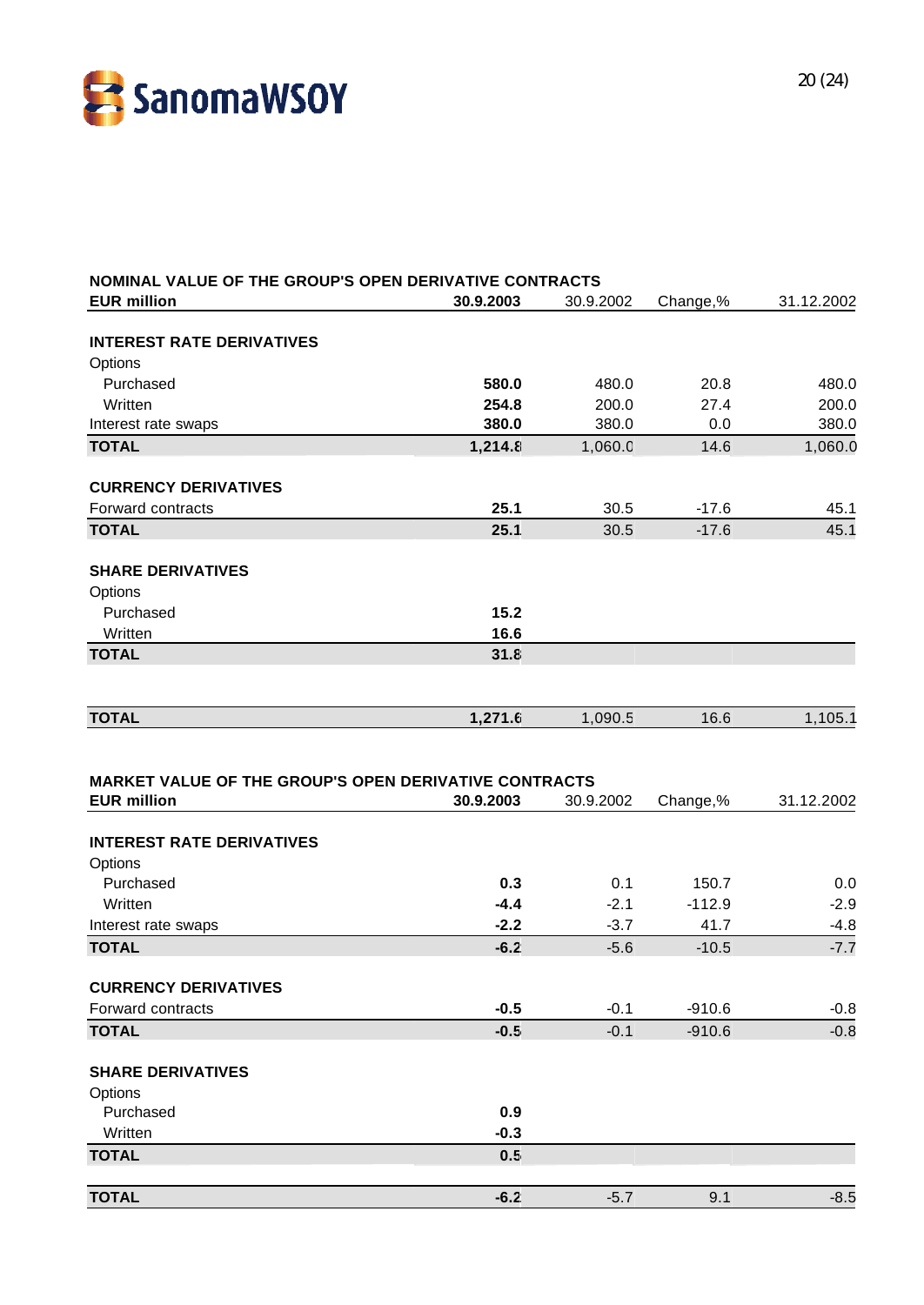

| <b>GROUP INCOME STATEMENT BY QUARTER</b> |         |         |         |         |         |         |           |          |
|------------------------------------------|---------|---------|---------|---------|---------|---------|-----------|----------|
|                                          | $1 - 3$ | 4-6     | $7-9$   | $1 - 3$ | $4 - 6$ | $7-9$   | $10 - 12$ | $1 - 12$ |
| <b>EUR million</b>                       | 2003    | 2003    | 2003    | 2002    | 2002    | 2002    | 2002      | 2002     |
| <b>NET SALES</b>                         | 564.0   | 599.3   | 583.3   | 559.0   | 584.5   | 553.4   | 661.0     | 2,357.8  |
| Increase $(+)$ / decrease $(-)$          |         |         |         |         |         |         |           |          |
| in inventories of                        |         |         |         |         |         |         |           |          |
| finished goods                           |         |         |         |         |         |         |           |          |
| and work                                 |         |         |         |         |         |         |           |          |
| in progress                              | 4.4     | $-0.3$  | $-0.1$  | 4.7     | $-0.7$  | 0.0     | $-3.1$    | 1.0      |
| Production for                           |         |         |         |         |         |         |           |          |
| own use                                  | 0.4     | 0.2     | 0.2     | 0.1     | 0.1     | 0.0     | 0.5       | 0.8      |
| Other operating                          |         |         |         |         |         |         |           |          |
| income                                   | 7.1     | 20.3    | 15.9    | 25.2    | 16.5    | 8.4     | 19.6      | 69.8     |
| Share of result                          |         |         |         |         |         |         |           |          |
| of associated                            |         |         |         |         |         |         |           |          |
| companies                                | 1.6     | 3.4     | 1.5     | 1.0     | 5.1     | 3.1     | 3.9       | 13.1     |
| Materials and                            |         |         |         |         |         |         |           |          |
| services                                 | 247.1   | 251.5   | 257.4   | 250.6   | 251.8   | 246.2   | 277.5     | 1,026.0  |
| Personnel expenses                       | 143.6   | 144.1   | 133.9   | 143.5   | 143.1   | 135.0   | 164.2     | 585.8    |
| Depreciation and                         |         |         |         |         |         |         |           |          |
| decrease in value                        | 50.4    | 48.0    | 49.5    | 56.6    | 51.2    | 49.8    | 54.4      | 212.0    |
| Other operating                          |         |         |         |         |         |         |           |          |
| expenses                                 | 121.5   | 118.8   | 109.0   | 125.4   | 116.7   | 114.9   | 127.2     | 484.3    |
| <b>OPERATING PROFIT</b>                  | 14.8    | 60.5    | 50.9    | 14.0    | 42.7    | 19.1    | 58.6      | 134.4    |
|                                          |         |         |         |         |         |         |           |          |
| Financial income                         | 4.7     | 6.8     | 6.7     | 31.4    | 16.4    | 10.2    | 12.8      | 70.8     |
| Financial expenses                       | 19.6    | 8.0     | 15.6    | 21.5    | 29.1    | 34.4    | 13.5      | 98.5     |
| <b>RESULT BEFORE</b>                     |         |         |         |         |         |         |           |          |
| <b>EXTRAORDINARY</b>                     |         |         |         |         |         |         |           |          |
| <b>ITEMS</b>                             | $-0.1$  | 59.3    | 42.0    | 23.9    | 30.0    | $-5.1$  | 57.9      | 106.7    |
|                                          |         |         |         |         |         |         |           |          |
| Extraordinary items                      | 0.0     | $0.0\,$ | 0.0     | 0.0     | 0.0     | $0.0\,$ | 6.1       | 6.1      |
| <b>RESULT AFTER</b>                      |         |         |         |         |         |         |           |          |
| <b>EXTRAORDINARY</b>                     |         |         |         |         |         |         |           |          |
| <b>ITEMS</b>                             | $-0.1$  | 59.3    | 42.0    | 23.9    | 30.0    | $-5.1$  | 64.0      | 112.7    |
|                                          |         |         |         |         |         |         |           |          |
| Direct taxes                             | $-6.1$  | $-16.2$ | $-15.7$ | $-12.8$ | $-17.8$ | $-11.5$ | $-22.1$   | $-64.2$  |
| Minority interests                       | $-1.0$  | $-0.6$  | $-0.1$  | $-1.1$  | $-2.0$  | $-3.0$  | $-5.3$    | $-11.4$  |
| <b>RESULT FOR</b>                        |         |         |         |         |         |         |           |          |
| <b>THE PERIOD</b>                        | $-7.1$  | 42.6    | 26.1    | 9.9     | 10.3    | $-19.6$ | 36.6      | 37.2     |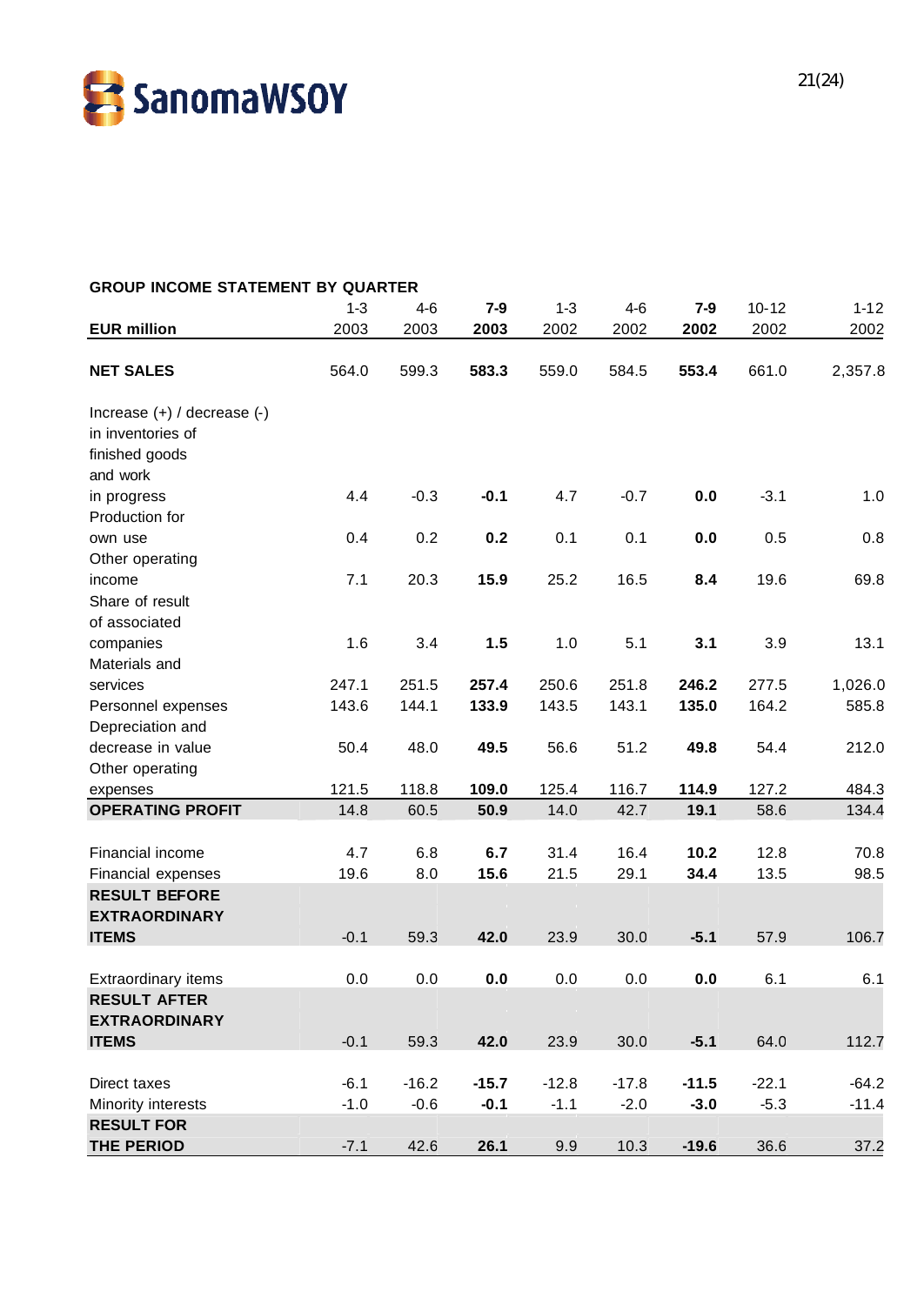

| <b>NET SALES BY BUSINESS AREA</b> |            |            |         |            |            |         |          |             |
|-----------------------------------|------------|------------|---------|------------|------------|---------|----------|-------------|
| <b>EUR million</b>                | $1 - 3/03$ | $4 - 6/03$ | 7-9/03  | $1 - 3/02$ | $4 - 6/02$ | 7-9/02  | 10-12/02 | $1 - 12/02$ |
| <b>SANOMA MAGAZINES</b>           |            |            |         |            |            |         |          |             |
| Sanoma                            |            |            |         |            |            |         |          |             |
| <b>Uitgevers</b>                  | 110.3      | 114.8      | 113.7   | 110.7      | 124.2      | 112.3   | 143.8    | 491.1       |
| Sanoma                            |            |            |         |            |            |         |          |             |
| Magazines                         |            |            |         |            |            |         |          |             |
| Finland                           | 41.1       | 42.2       | 39.0    | 40.3       | 41.5       | 36.7    | 46.4     | 164.8       |
| Sanoma                            |            |            |         |            |            |         |          |             |
| Magazines                         |            |            |         |            |            |         |          |             |
| Belgium                           | 36.5       | 40.3       | 35.8    | 36.0       | 39.7       | 35.4    | 41.0     | 152.2       |
| Sanoma                            |            |            |         |            |            |         |          |             |
| Magazines                         |            |            |         |            |            |         |          |             |
| International                     | 22.4       | 27.8       | 23.5    | 25.0       | 23.9       | 20.2    | 26.9     | 95.9        |
| Aldipress                         | 48.6       | 51.0       | 61.0    | 50.1       | 53.9       | 55.3    | 55.7     | 215.0       |
| Intracompany                      |            |            |         |            |            |         |          |             |
| transactions                      | $-26.6$    | $-25.3$    | $-28.7$ | $-25.9$    | $-27.2$    | $-28.6$ | $-29.2$  | $-110.9$    |
| <b>TOTAL</b>                      | 232.3      | 250.8      | 244.3   | 236.2      | 256.0      | 231.3   | 284.6    | 1,008.1     |
|                                   |            |            |         |            |            |         |          |             |
| <b>SANOMA</b>                     |            |            |         |            |            |         |          |             |
| Helsingin                         |            |            |         |            |            |         |          |             |
| Sanomat                           | 66.1       | 63.8       | 61.0    | 65.7       | 66.3       | 58.0    | 64.4     | 254.4       |
| <b>IS Business</b>                |            |            |         |            |            |         |          |             |
| Unit                              | 23.1       | 24.7       | 23.8    | 22.1       | 22.8       | 23.4    | 23.8     | 92.1        |
| Kymen                             |            |            |         |            |            |         |          |             |
| Lehtimedia                        | 12.7       | 13.7       | 12.8    | 12.3       | 13.4       | 12.4    | 13.5     | 51.7        |
| <b>Others</b>                     | 50.2       | 50.7       | 42.3    | 51.1       | 51.7       | 48.0    | 50.0     | 200.7       |
| Intracompany                      |            |            |         |            |            |         |          |             |
| transactions                      | $-40.7$    | $-40.4$    | $-34.0$ | $-40.9$    | $-41.1$    | $-39.0$ | $-39.8$  | $-160.8$    |
| <b>TOTAL</b>                      | 111.5      | 112.4      | 106.0   | 110.3      | 113.2      | 102.8   | 111.9    | 438.1       |
| <b>WSOY</b>                       |            |            |         |            |            |         |          |             |
| Publishing                        | 31.3       | 44.2       | 29.2    | 30.3       | 42.5       | 30.7    | 40.0     | 143.5       |
| Printing                          | 15.1       | 13.4       | 14.7    | 15.9       | 15.6       | 15.3    | 15.9     | 62.7        |
| Calendar                          |            |            |         |            |            |         |          |             |
| operations                        | 1.6        | 2.6        | 11.8    | 1.7        | 3.3        | 12.2    | 17.4     | 34.5        |
| Others                            | 1.0        | 1.1        | 1.1     | 0.9        | 0.9        | 1.0     | 1.0      | 3.7         |
| Intracompany                      |            |            |         |            |            |         |          |             |
| transactions                      | $-6.6$     | $-6.7$     | $-5.9$  | $-6.6$     | $-6.4$     | $-6.9$  | $-8.7$   | $-28.6$     |
| <b>TOTAL</b>                      | 42.4       | 54.6       | 50.9    | 42.2       | 55.8       | 52.2    | 65.6     | 215.9       |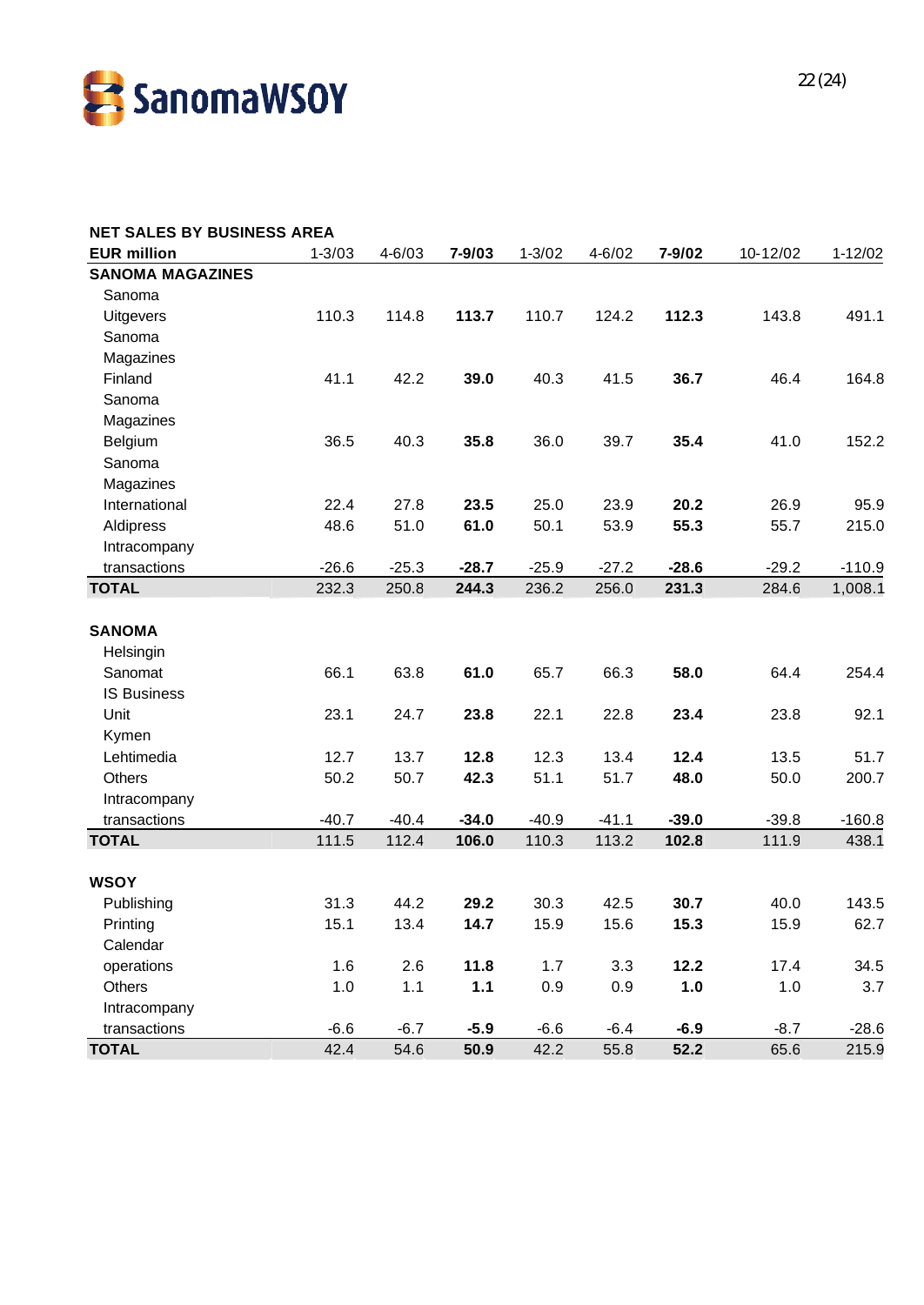

| <b>SWELCOM</b>    |         |         |         |         |         |         |         |          |
|-------------------|---------|---------|---------|---------|---------|---------|---------|----------|
| Nelonen           | 13.6    | 15.2    | 11.7    | 12.7    | 12.5    | 10.1    | 14.0    | 49.3     |
| <b>HTV</b>        | 9.2     | 9.5     | 9.4     | 6.5     | 6.7     | 7.0     | 7.9     | 28.1     |
| <b>Others</b>     | 2.8     | 2.8     | 2.7     | 3.3     | 2.3     | 2.6     | 3.1     | 11.3     |
| Intracompany      |         |         |         |         |         |         |         |          |
| transactions      | $-0.7$  | $-0.6$  | $-0.5$  | $-1.0$  | $-0.4$  | $-0.5$  | $-0.6$  | $-2.5$   |
| <b>TOTAL</b>      | 24.9    | 26.9    | 23.3    | 21.5    | 21.1    | 19.2    | 24.4    | 86.1     |
| <b>RAUTAKIRJA</b> |         |         |         |         |         |         |         |          |
| Kiosk             |         |         |         |         |         |         |         |          |
| operations        | 88.3    | 100.8   | 96.9    | 88.1    | 92.5    | 93.2    | 99.8    | 373.6    |
| Press             |         |         |         |         |         |         |         |          |
| distribution      | 44.1    | 48.8    | 49.9    | 38.7    | 42.9    | 46.2    | 49.4    | 177.3    |
| <b>Bookstores</b> | 31.7    | 17.8    | 29.8    | 30.8    | 17.3    | 26.0    | 41.1    | 115.2    |
| Movie theatre     |         |         |         |         |         |         |         |          |
| operations        | 14.6    | 10.6    | 11.8    | 14.6    | 9.1     | 11.1    | 14.7    | 49.6     |
| Restaurant        |         |         |         |         |         |         |         |          |
| operations        | 13.4    | 16.6    | 17.4    | 10.7    | 12.5    | 13.3    | 13.7    | 50.2     |
| <b>Others</b>     | 0.0     | 0.0     | 0.0     | 0.3     | 0.3     | 0.2     | 0.0     | 0.8      |
| Intracompany      |         |         |         |         |         |         |         |          |
| transactions      | $-11.3$ | $-11.9$ | $-11.7$ | $-7.2$  | $-9.7$  | $-11.1$ | $-12.2$ | $-40.2$  |
| <b>TOTAL</b>      | 180.8   | 182.7   | 194.2   | 176.0   | 164.9   | 179.0   | 206.6   | 726.5    |
| Intragroup        |         |         |         |         |         |         |         |          |
| transactions      | $-27.9$ | $-28.1$ | $-35.4$ | $-27.1$ | $-26.6$ | $-31.1$ | $-32.1$ | $-117.0$ |
| <b>TOTAL</b>      | 564.0   | 599.3   | 583.3   | 559.0   | 584.5   | 553.4   | 661.0   | 2,357.8  |